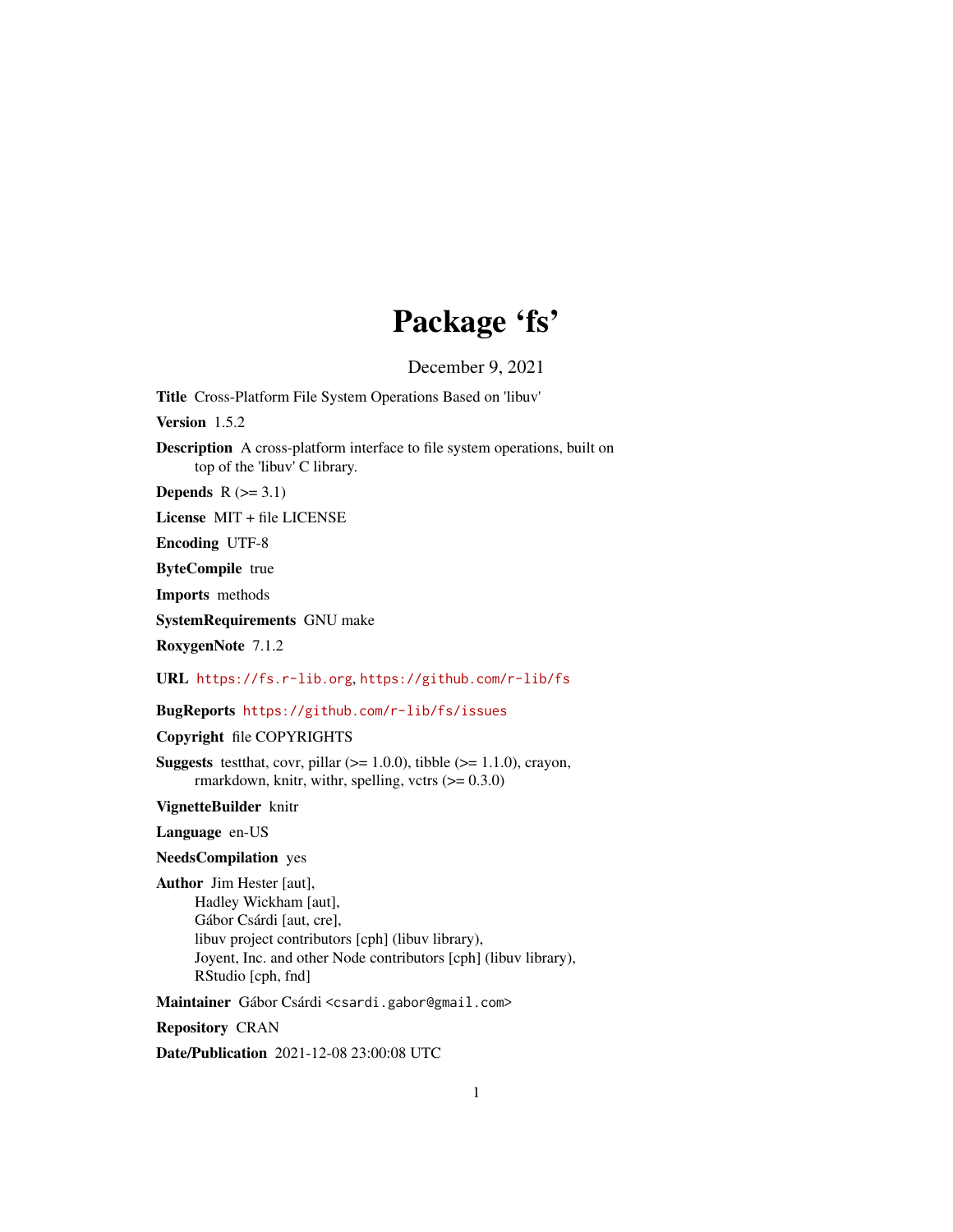## <span id="page-1-0"></span>R topics documented:

|           | 29             |
|-----------|----------------|
| path tidy | 28             |
|           | 27             |
|           | 27             |
|           | 25             |
|           | 24             |
|           | 23             |
|           | 22             |
|           | 21             |
|           | 20             |
|           | 19             |
|           | 19             |
| id        | 18             |
|           | 17             |
|           | 16             |
|           | 16             |
|           | 15             |
|           | 14             |
|           | 13             |
|           | 13             |
|           | 11             |
|           | 11             |
|           | 10             |
|           | 9              |
|           | 8              |
| dir 1s    | 6              |
|           | 5              |
|           | $\overline{4}$ |
|           | $\overline{2}$ |

## **Index**

copy

Copy files, directories or links

## $\begin{minipage}{.4\linewidth} \textbf{Description} \end{minipage} \vspace{-0.5em}$

file\_copy() copies files.

link\_copy() creates a new link pointing to the same location as the previous link.

dir\_copy() copies the directory recursively at the new location.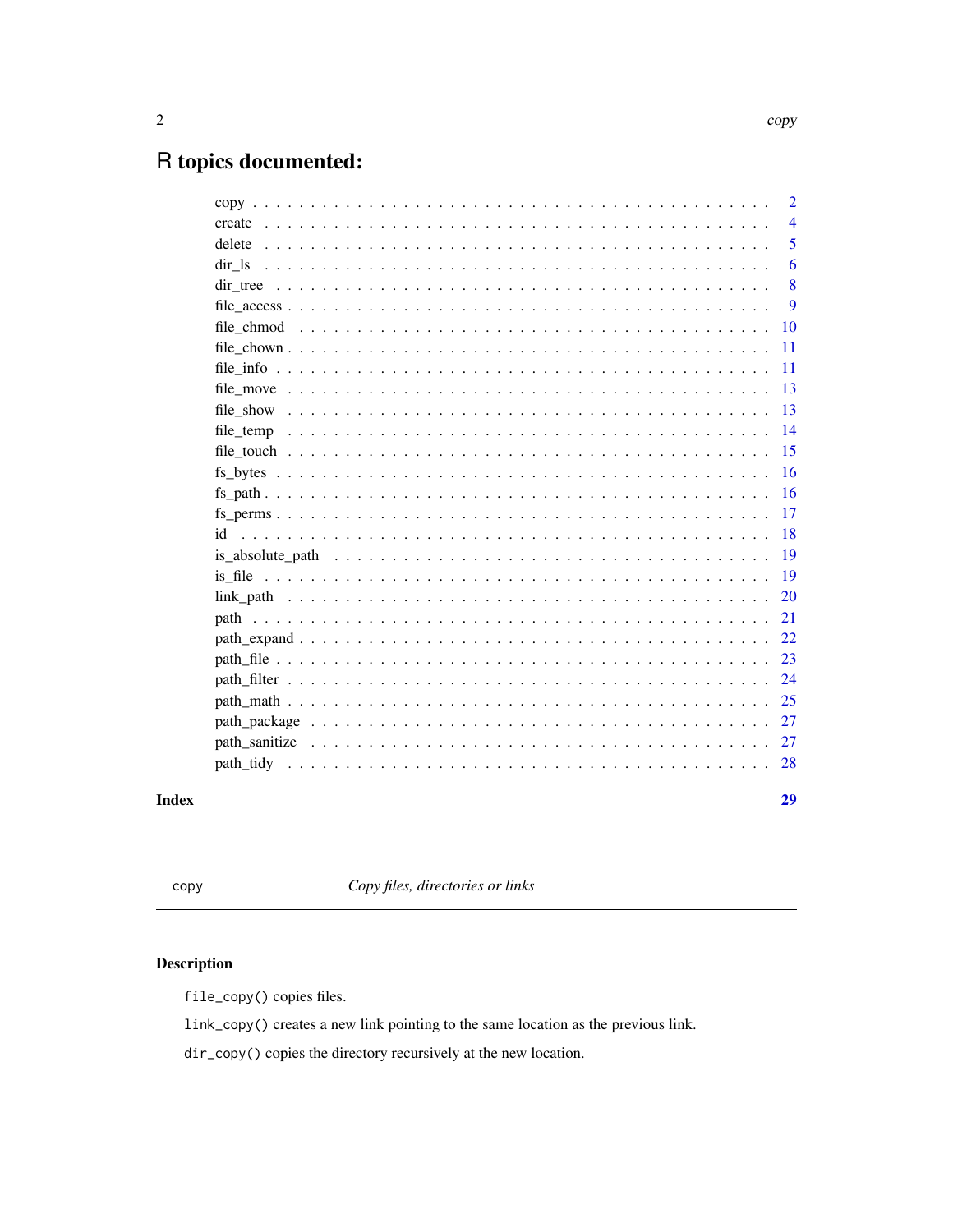copy 3

## Usage

```
file_copy(path, new_path, overwrite = FALSE)
```

```
dir_copy(path, new_path, overwrite = FALSE)
```

```
link_copy(path, new_path, overwrite = FALSE)
```
## Arguments

| path      | A character vector of one or more paths.                                                        |
|-----------|-------------------------------------------------------------------------------------------------|
| new_path  | A character vector of paths to the new locations.                                               |
| overwrite | Overwrite files if they exist. If this is FALSE and the file exists an error will be<br>thrown. |

## Details

The behavior of dir\_copy() differs slightly than that of file.copy() when overwrite = TRUE. The directory will always be copied to new\_path, even if the name differs from the basename of path.

## Value

The new path (invisibly).

## Examples

```
file_create("foo")
file_copy("foo", "bar")
try(file_copy("foo", "bar"))
file_copy("foo", "bar", overwrite = TRUE)
file_delete(c("foo", "bar"))
dir_create("foo")
# Create a directory and put a few files in it
files <- file_create(c("foo/bar", "foo/baz"))
file_exists(files)
# Copy the directory
dir_copy("foo", "foo2")
file_exists(path("foo2", path_file(files)))
# Create a link to the directory
link_create(path_abs("foo"), "loo")
link_path("loo")
link_copy("loo", "loo2")
link_path("loo2")
# Cleanup
```
dir\_delete(c("foo", "foo2"))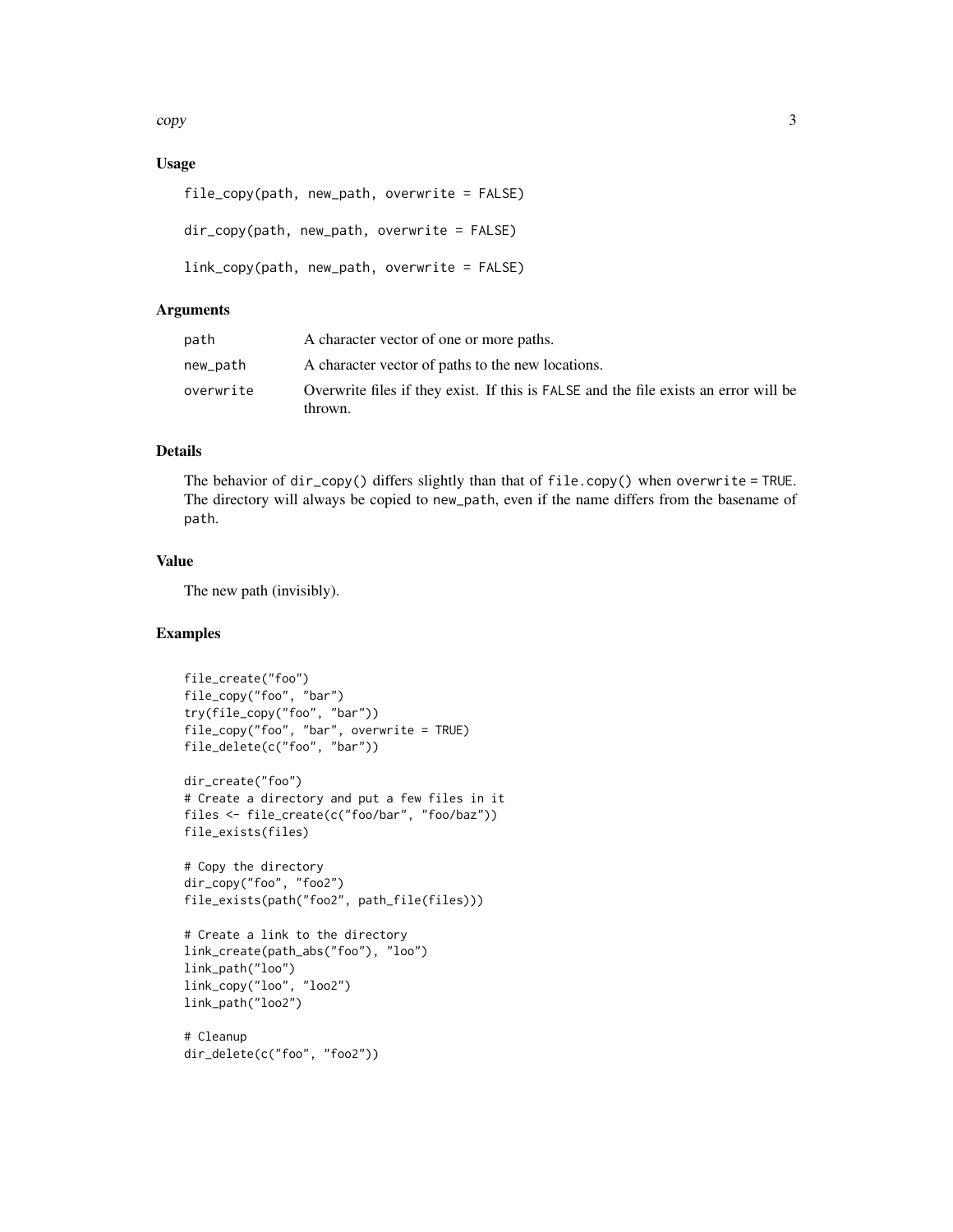```
link_delete(c("loo", "loo2"))
```
## create *Create files, directories, or links*

## <span id="page-3-1"></span>Description

The functions file\_create() and dir\_create() ensure that path exists; if it already exists it will be left unchanged. That means that compared to [file.create\(\)](#page-0-0), file\_create() will not truncate an existing file, and compared to [dir.create\(\)](#page-0-0), dir\_create() will silently ignore existing directories.

#### Usage

```
file_create(path, ..., mode = "u=rw, go=r")
dir_create(path, ..., mode = "u=rwx,go=rx", recurse = TRUE, recursive)
link_create(path, new_path, symbolic = TRUE)
```
## Arguments

| path      | A character vector of one or more paths. For link_create(), this is the target.           |
|-----------|-------------------------------------------------------------------------------------------|
| $\cdots$  | Additional arguments passed to path()                                                     |
| mode      | If file/directory is created, what mode should it have?                                   |
|           | Links do not have mode; they inherit the mode of the file they link to.                   |
| recurse   | should intermediate directories be created if they do not exist?                          |
| recursive | (Deprecated) If TRUE recurse fully.                                                       |
| new_path  | The path where the link should be created.                                                |
| symbolic  | Boolean value determining if the link should be a symbolic (the default) or hard<br>link. |

## Value

The path to the created object (invisibly).

```
file_create("foo")
is_file("foo")
# dir_create applied to the same path will fail
try(dir_create("foo"))
dir_create("bar")
```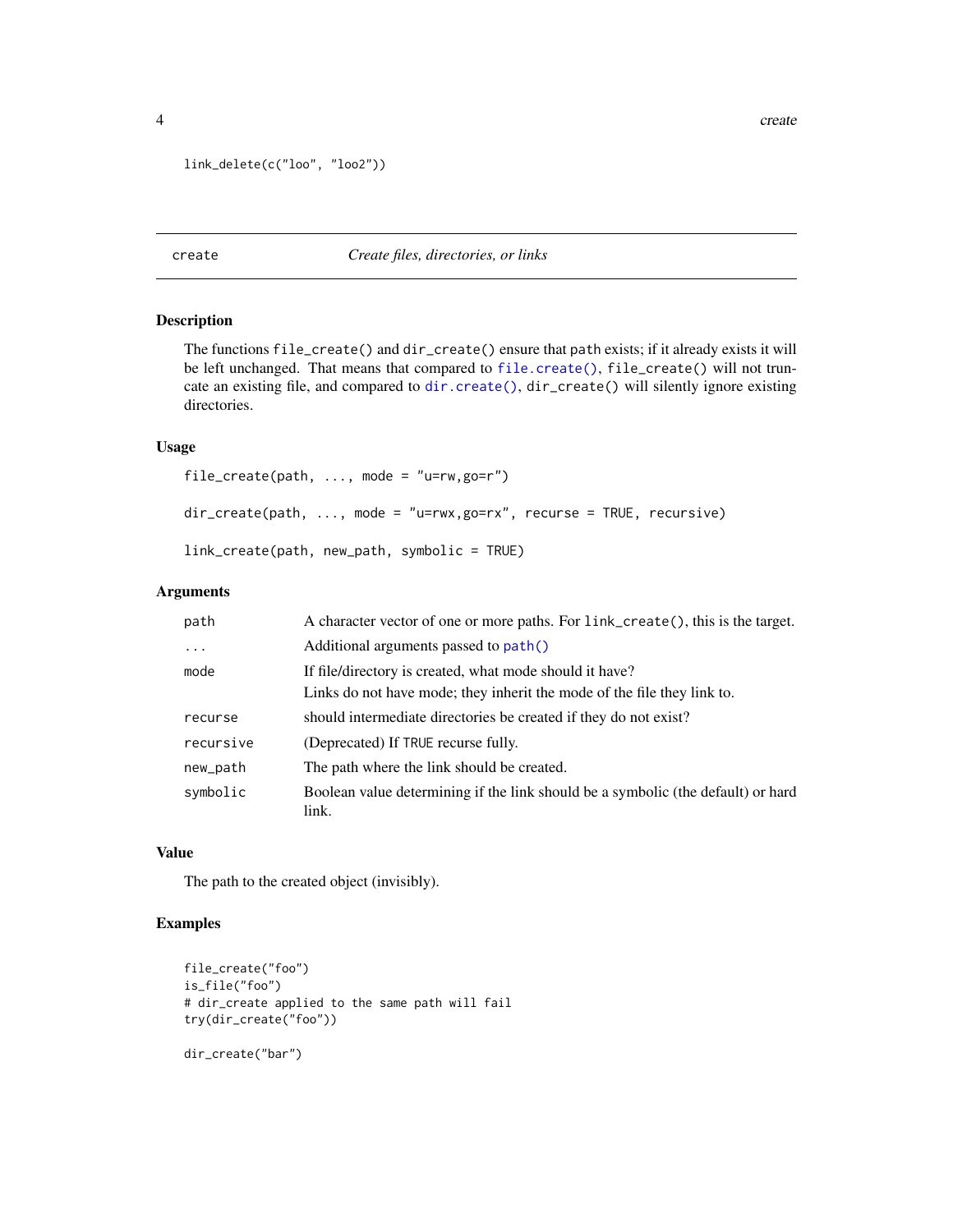<span id="page-4-0"></span>delete 55 and 55 and 55 and 55 and 55 and 55 and 55 and 55 and 55 and 55 and 55 and 55 and 55 and 55 and 55 and 55 and 55 and 55 and 55 and 55 and 55 and 55 and 55 and 55 and 55 and 55 and 55 and 55 and 55 and 55 and 55 an

```
is_dir("bar")
# file_create applied to the same path will fail
try(file_create("bar"))
# Cleanup
file_delete("foo")
dir_delete("bar")
```
delete *Delete files, directories, or links*

#### Description

file\_delete() and link\_delete() delete file and links. Compared to [file.remove](#page-0-0) they always fail if they cannot delete the object rather than changing return value or signalling a warning. If any inputs are directories, they are passed to dir\_delete(), so file\_delete() can therefore be used to delete any filesystem object.

dir\_delete() will first delete the contents of the directory, then remove the directory. Compared to [unlink](#page-0-0) it will always throw an error if the directory cannot be deleted rather than being silent or signalling a warning.

#### Usage

file\_delete(path) dir\_delete(path)

link\_delete(path)

#### Arguments

path A character vector of one or more paths.

## Value

The deleted paths (invisibly).

```
# create a directory, with some files and a link to it
dir_create("dir")
files <- file_create(path("dir", letters[1:5]))
link <- link_create(path_abs("dir"), "link")
# All files created
dir_exists("dir")
file_exists(files)
```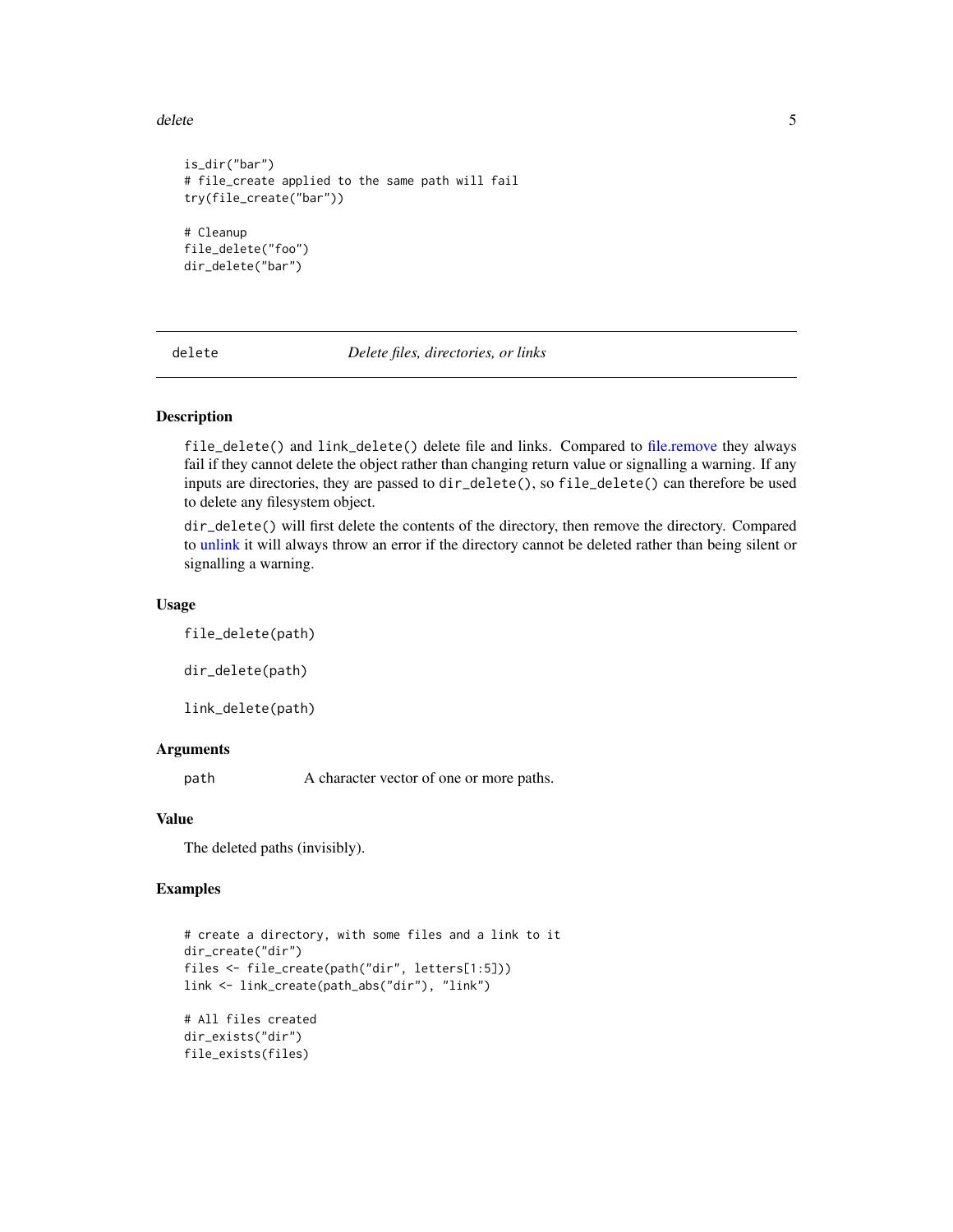```
link_exists("link")
file_exists(link_path("link"))
# Delete a file
file_delete(files[1])
file_exists(files[1])
# Delete the directory (which deletes the files as well)
dir_delete("dir")
file_exists(files)
dir_exists("dir")
# The link still exists, but what it points to does not.
link_exists("link")
dir_exists(link_path("link"))
# Delete the link
link_delete("link")
link_exists("link")
```
<span id="page-5-1"></span>dir\_ls *List files*

#### <span id="page-5-2"></span>Description

dir\_ls() is equivalent to the ls command. It returns filenames as a named fs\_path character vector. The names are equivalent to the values, which is useful for passing onto functions like purrr::map\_dfr().

dir\_info() is equivalent to ls -l and a shortcut for file\_info(dir\_ls()).

dir\_map() applies a function fun() to each entry in the path and returns the result in a list.

dir\_walk() calls fun for its side-effect and returns the input path.

#### Usage

```
dir_ls(
 path = ".''.all = FALSE,
 recurse = FALSE,type = "any",glob = NULL,regexp = NULL,invert = FALSE,
 fail = TRUE,...,
 recursive
)
```
<span id="page-5-0"></span>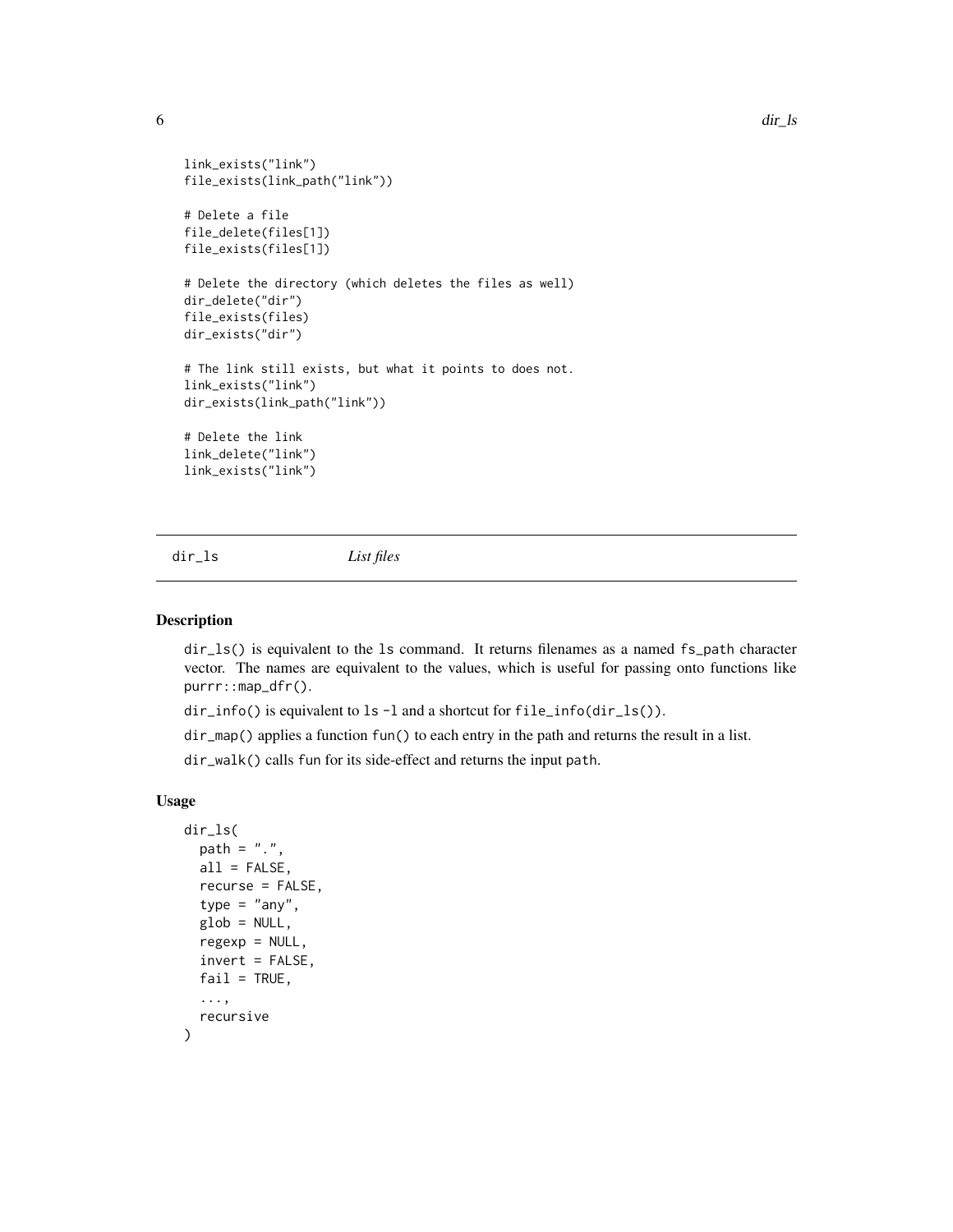```
dir_map(
 path = ".",
  fun,
  all = FALSE,recurse = FALSE,
  type = "any",fail = TRUE\mathcal{L}dir_walk(
 path = ".'',fun,
  all = FALSE,
  recurse = FALSE,
  type = "any",fail = TRUE\mathcal{L}dir_info(
 path = "."all = FALSE,recurse = FALSE,
  type = "any",regexp = NULL,
  glob = NULL,fail = TRUE,...
)
```
## Arguments

| path      | A character vector of one or more paths.                                                                                                 |
|-----------|------------------------------------------------------------------------------------------------------------------------------------------|
| all       | If TRUE hidden files are also returned.                                                                                                  |
| recurse   | If TRUE recurse fully, if a positive number the number of levels to recurse.                                                             |
| type      | File type(s) to return, one or more of "any", "file", "directory", "symlink", "FIFO",<br>"socket", "character_device" or "block_device". |
| glob      | A wildcard aka globbing pattern (e.g. *.csv) passed on to grep() to filter paths.                                                        |
| regexp    | A regular expression (e.g. $[.]$ csv\$) passed on to grep() to filter paths.                                                             |
| invert    | If TRUE return files which do <i>not</i> match                                                                                           |
| fail      | Should the call fail (the default) or warn if a file cannot be accessed.                                                                 |
| $\ddots$  | Additional arguments passed to grep.                                                                                                     |
| recursive | (Deprecated) If TRUE recurse fully.                                                                                                      |
| fun       | A function, taking one parameter, the current path entry.                                                                                |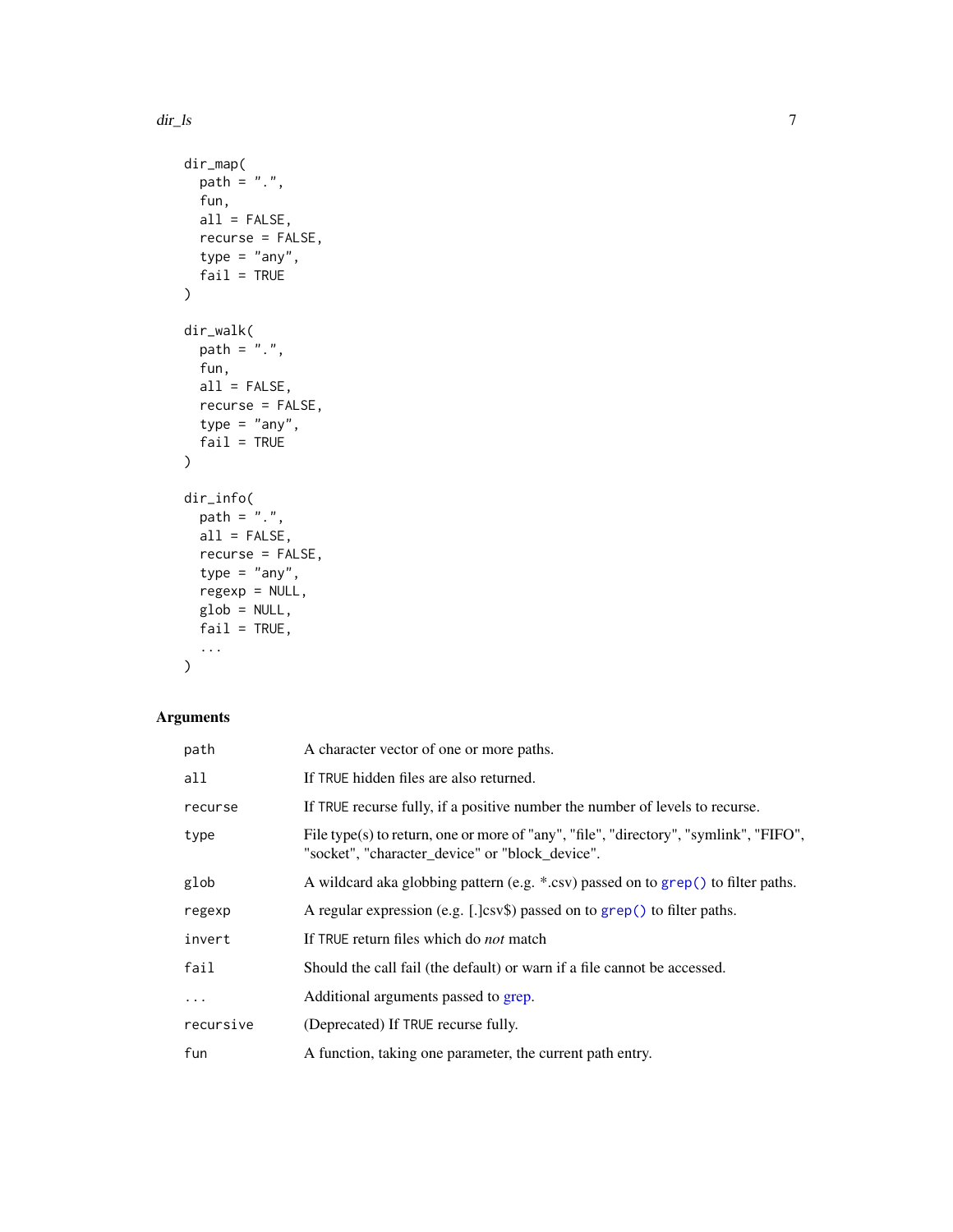## Examples

```
dir_ls(R.home("share"), type = "directory")
# Create a shorter link
link_create(system.file(package = "base"), "base")
dir_ls("base", recurse = TRUE, glob = "*.R")
# If you need the full paths input an absolute path
dir_ls(path_abs("base"))
dir_map("base", identity)
dir_walk("base", str)
dir_info("base")
# Cleanup
link_delete("base")
```
## dir\_tree *Print contents of directories in a tree-like format*

## Description

Print contents of directories in a tree-like format

### Usage

```
dir\_tree(path = ".", recurse = TRUE, ...)
```
## Arguments

| path                    | A path to print the tree from                                                |
|-------------------------|------------------------------------------------------------------------------|
| recurse                 | If TRUE recurse fully, if a positive number the number of levels to recurse. |
| $\cdot$ $\cdot$ $\cdot$ | Additional arguments passed to dir 1s.                                       |

<span id="page-7-0"></span>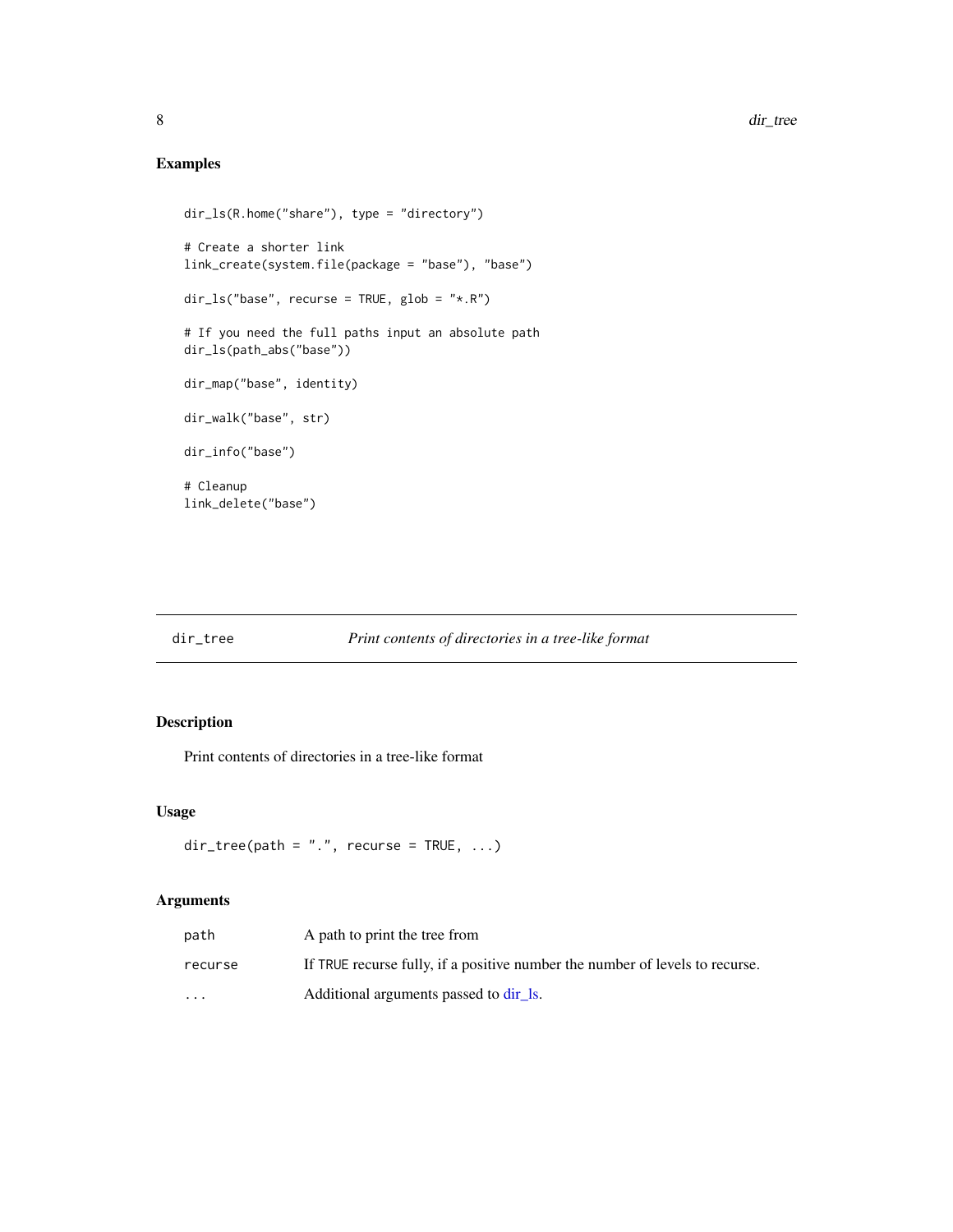<span id="page-8-1"></span><span id="page-8-0"></span>

file\_exists(path) is a shortcut for file\_access(x,"exists"); dir\_exists(path) and link\_exists(path) are similar but also check that the path is a directory or link, respectively. (file\_exists(path) returns TRUE if path exists and it is a directory.)

## Usage

```
file_access(path, mode = "exists")
```

```
file_exists(path)
```
dir\_exists(path)

link\_exists(path)

## Arguments

| path | A character vector of one or more paths.                                           |
|------|------------------------------------------------------------------------------------|
| mode | A character vector containing one or more of 'exists', 'read', 'write', 'execute'. |

## Details

Cross-compatibility warning: There is no executable bit on Windows. Checking a file for mode 'execute' on Windows, e.g. file\_access(x,"execute") will always return TRUE.

## Value

A logical vector, with names corresponding to the input path.

```
file_access("/")
file_access("/", "read")
file_access("/", "write")
file_exists("WOMBATS")
```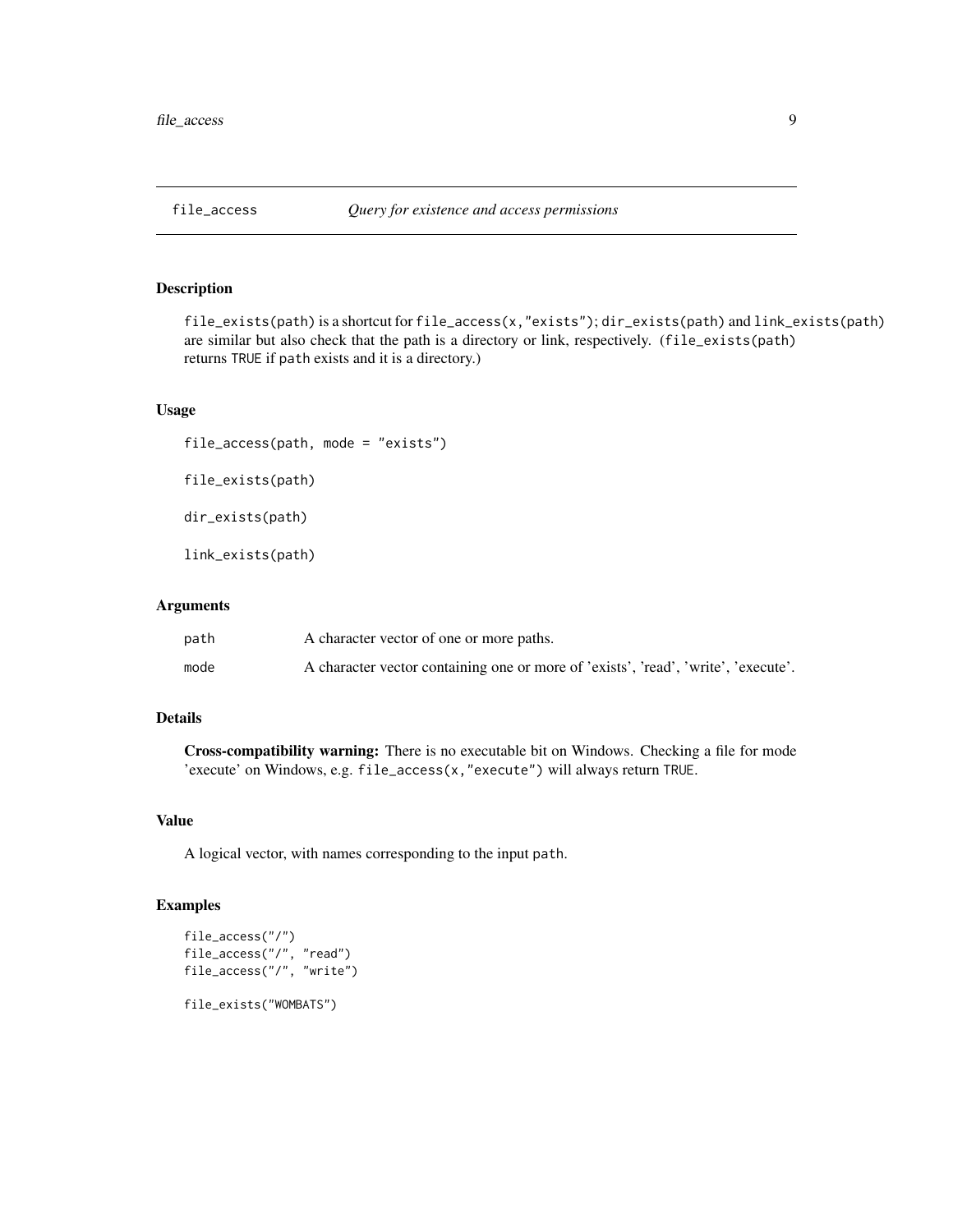<span id="page-9-0"></span>

Change file permissions

## Usage

file\_chmod(path, mode)

#### Arguments

| path | A character vector of one or more paths.                                       |
|------|--------------------------------------------------------------------------------|
| mode | A character representation of the mode, in either hexidecimal or symbolic for- |
|      | mat.                                                                           |

## Details

Cross-compatibility warning: File permissions differ on Windows from POSIX systems. Windows does not use an executable bit, so attempting to change this will have no effect. Windows also does not have user groups, so only the user permissions (u) are relevant.

```
file_create("foo", mode = "000")
file_chmod("foo", "777")
file_info("foo")$permissions
file_chmod("foo", "u-x")
file_info("foo")$permissions
file_chmod("foo", "a-wrx")
file_info("foo")$permissions
file_chmod("foo", "u+wr")
file_info("foo")$permissions
# It is also vectorized
files <- c("foo", file_create("bar", mode = "000"))
file_chmod(files, "a+rwx")
file_info(files)$permissions
file_chmod(files, c("644", "600"))
```

```
file_info(files)$permissions
```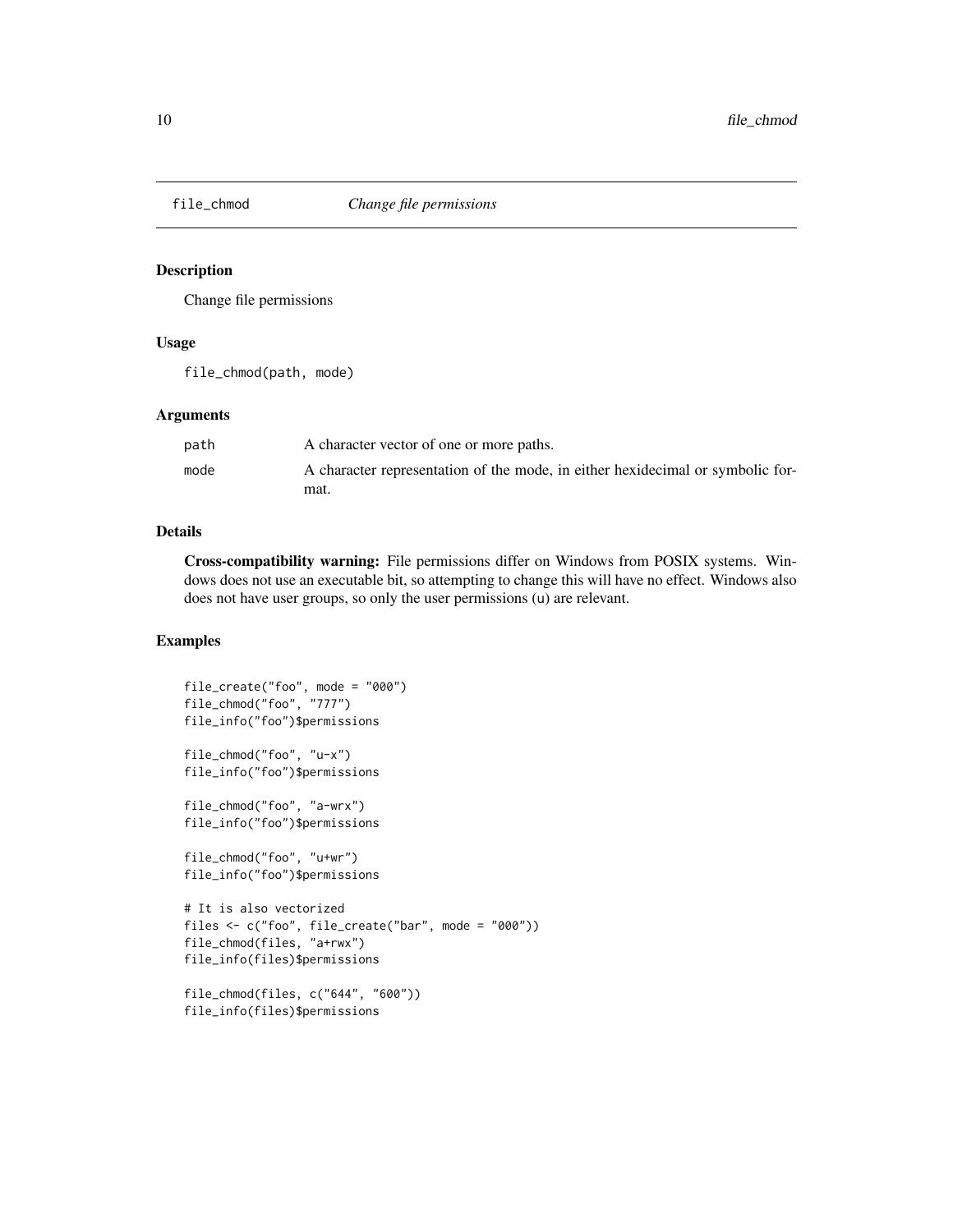<span id="page-10-0"></span>

Change owner or group of a file

## Usage

file\_chown(path, user\_id = NULL, group\_id = NULL)

## Arguments

| path     | A character vector of one or more paths.                                                                             |
|----------|----------------------------------------------------------------------------------------------------------------------|
| user_id  | The user id of the new owner, specified as a numeric ID or name. The R process<br>must be privileged to change this. |
| group_id | The group id of the new owner, specified as a numeric ID or name.                                                    |

| file_info | Query file metadata |  |
|-----------|---------------------|--|
|-----------|---------------------|--|

## Description

Compared to [file.info] the full results of a stat(2) system call are returned and some columns are returned as S3 classes to make manipulation more natural. On systems which do not support all metadata (such as Windows) default values are used.

## Usage

```
file_info(path, fail = TRUE, follow = FALSE)
file_size(path, fail = TRUE)
```
## Arguments

| path   | A character vector of one or more paths.                                                                                       |
|--------|--------------------------------------------------------------------------------------------------------------------------------|
| fail   | Should the call fail (the default) or warn if a file cannot be accessed.                                                       |
| follow | If TRUE, symbolic links will be followed (recursively) and the results will be that<br>of the final file rather than the link. |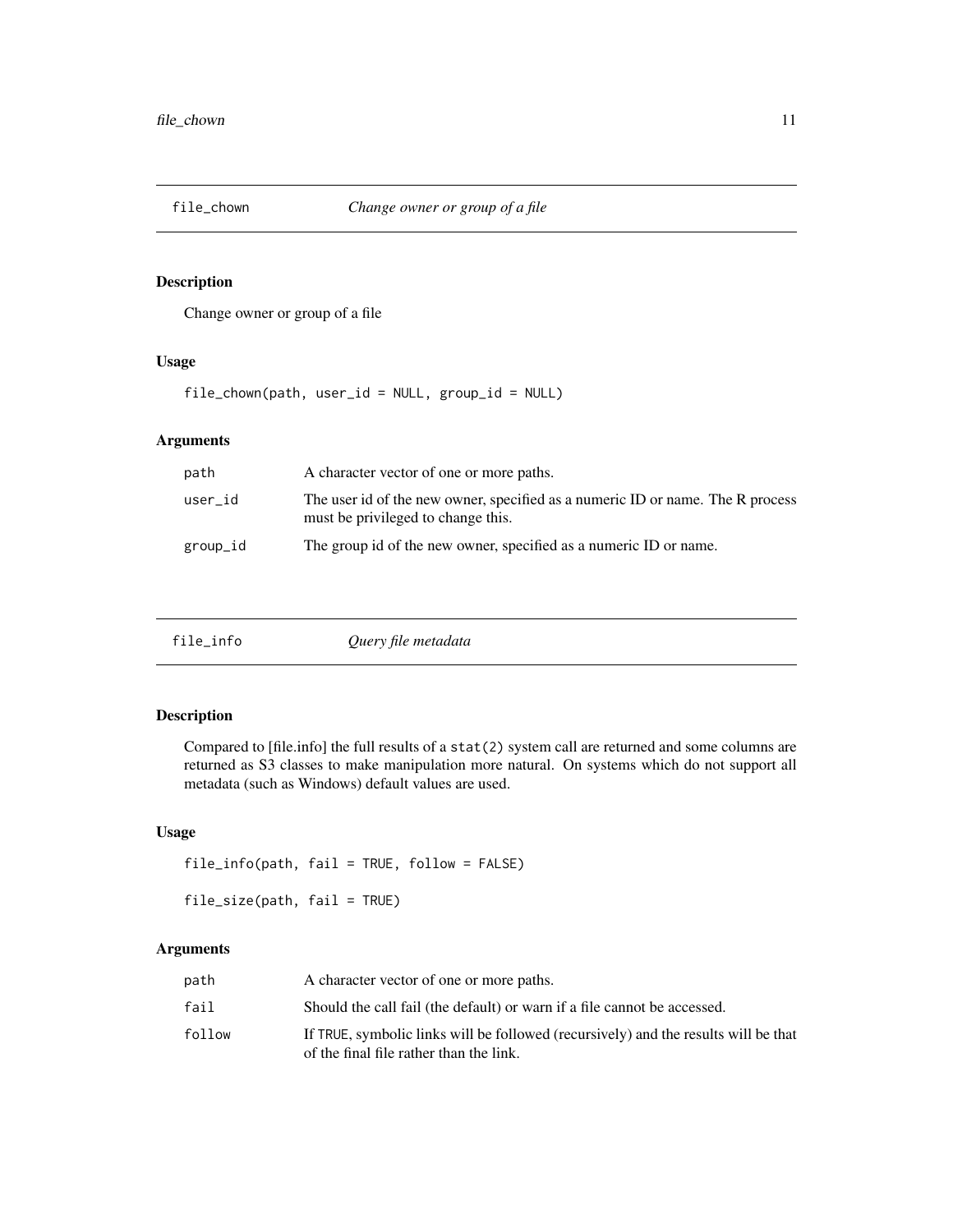<span id="page-11-0"></span>Value

A data.frame with metadata for each file. Columns returned are as follows.

| path                            | The input path, as a fs_path() character vector.                   |
|---------------------------------|--------------------------------------------------------------------|
| type                            | The file type, as a factor of file types.                          |
| size                            | The file size, as a fs_bytes() numeric vector.                     |
| permissions                     | The file permissions, as a fs_perms() integer vector.              |
| modification_time               |                                                                    |
|                                 | The time of last data modification, as a POSIX et date time.       |
| user                            | The file owner name - as a character vector.                       |
| group                           | The file group name - as a character vector.                       |
| device_id                       | The file device id - as a numeric vector.                          |
| hard_links<br>special_device_id | The number of hard links to the file - as a numeric vector.        |
|                                 | The special device id of the file - as a numeric vector.           |
| inode                           | The inode of the file - as a numeric vector.                       |
| block_size                      | The optimal block for the file - as a numeric vector.              |
| blocks                          | The number of blocks allocated for the file - as a numeric vector. |
| flags                           | The user defined flags for the file - as an integer vector.        |
| generation                      | The generation number for the file - as a numeric vector.          |
| access_time                     | The time of last access - as a POSIX ct date time.                 |
| change_time                     | The time of last file status change - as a POSIX ct date time.     |
| birth_time                      | The time when the inode was created - as a POSIX et date time.     |

#### See Also

[dir\\_info\(\)](#page-5-2) to display file information for files in a given directory.

```
write.csv(mtcars, "mtcars.csv")
file_info("mtcars.csv")
# Files in the working directory modified more than 20 days ago
files <- file_info(dir_ls())
files$path[difftime(Sys.time(), files$modification_time, units = "days") > 20]
# Cleanup
file_delete("mtcars.csv")
```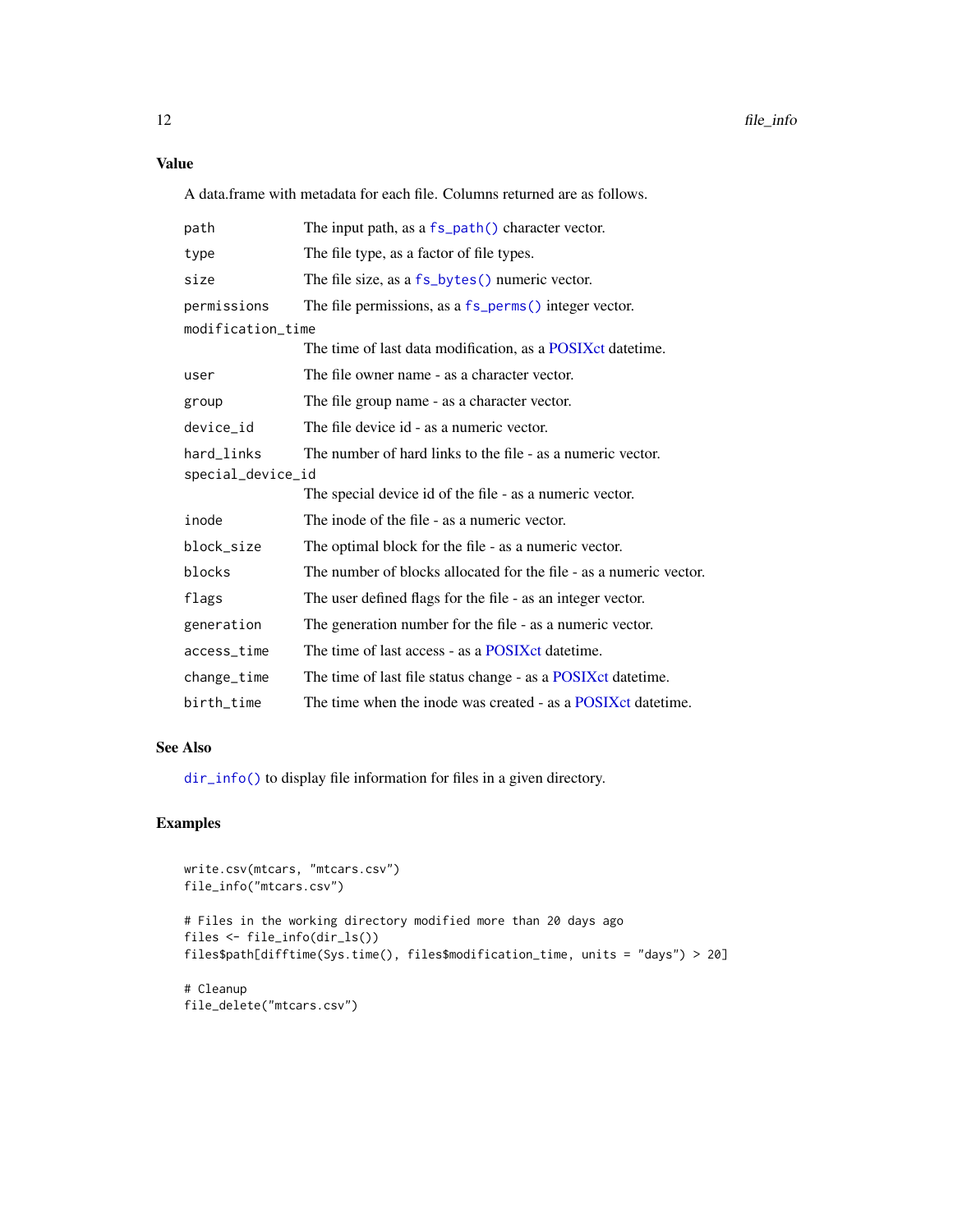<span id="page-12-0"></span>

Compared to [file.rename](#page-0-0) file\_move() always fails if it is unable to move a file, rather than signaling a Warning and returning an error code.

#### Usage

file\_move(path, new\_path)

## Arguments

| path     | A character vector of one or more paths.                                                                                                              |
|----------|-------------------------------------------------------------------------------------------------------------------------------------------------------|
| new_path | New file path. If new path is existing directory, the file will be moved into that<br>directory; otherwise it will be moved/renamed to the full path. |
|          | Should either be the same length as path, or a single directory.                                                                                      |

## Value

The new path (invisibly).

## Examples

```
file_create("foo")
file_move("foo", "bar")
file_exists(c("foo", "bar"))
file_delete("bar")
```
file\_show *Open files or directories*

## Description

Open files or directories

#### Usage

```
file\_show(path = ".", browser = getOption("browser")
```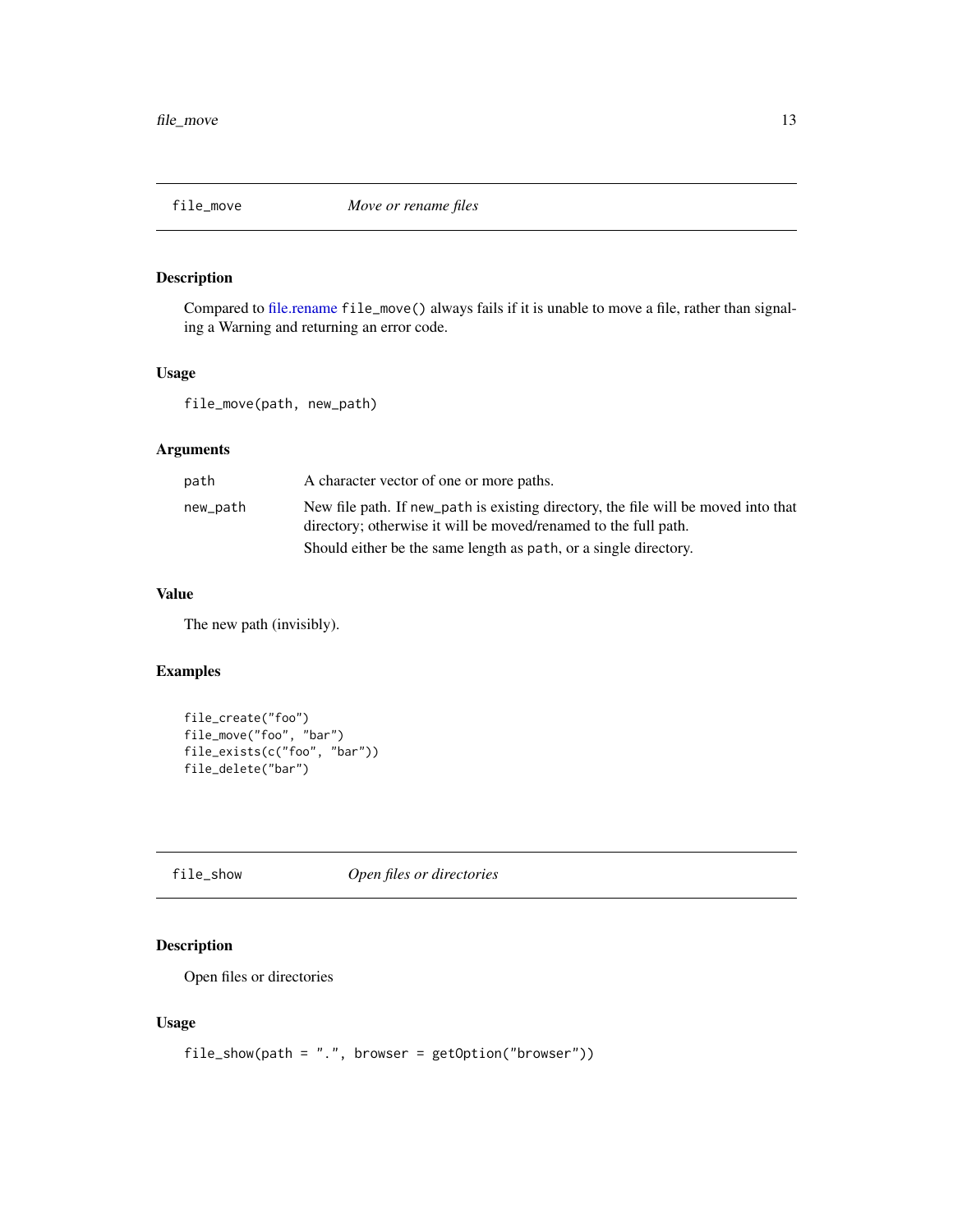## <span id="page-13-0"></span>Arguments

| path    | A character vector of one or more paths.                                                                                                                                                                               |
|---------|------------------------------------------------------------------------------------------------------------------------------------------------------------------------------------------------------------------------|
| browser | a non-empty character string giving the name of the program to be used as the<br>HTML browser. It should be in the PATH, or a full path specified. Alternatively,<br>an R function to be called to invoke the browser. |
|         | Under Windows NULL is also allowed (and is the default), and implies that the<br>file association mechanism will be used.                                                                                              |

#### Value

The directories that were opened (invisibly).

| file_temp | Create names for temporary files |
|-----------|----------------------------------|
|           |                                  |

## Description

file\_temp() returns the name which can be used as a temporary file.

#### Usage

```
file_temp(pattern = "file", tmp_dir = tempdir(), ext = "")
```
file\_temp\_push(path)

file\_temp\_pop()

path\_temp(...)

#### Arguments

| pattern   | A character vector with the non-random portion of the name.     |
|-----------|-----------------------------------------------------------------|
| tmp_dir   | The directory the file will be created in.                      |
| ext       | The file extension of the temporary file.                       |
| path      | A character vector of one or more paths.                        |
| $\ddotsc$ | Additional paths appended to the temporary directory by path(). |

#### Details

file\_temp\_push() can be used to supply deterministic entries in the temporary file stack. This can be useful for reproducibility in like example documentation and vignettes.

file\_temp\_pop() can be used to explicitly remove an entry from the internal stack, however generally this is done instead by calling file\_temp().

path\_temp() constructs a path within the session temporary directory.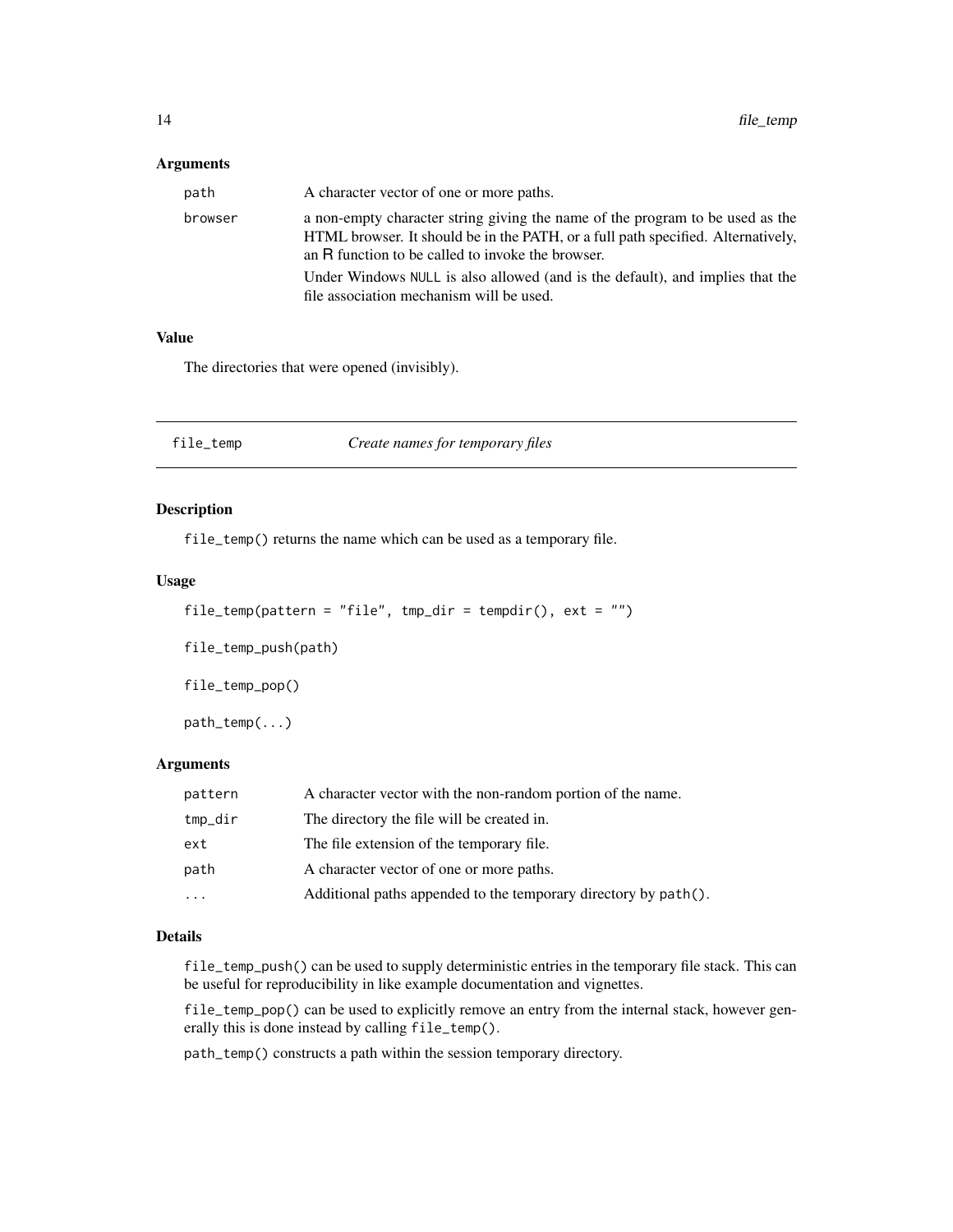#### <span id="page-14-0"></span>file\_touch 15

## Examples

```
path_temp()
path_temp("does-not-exist")
file_temp()
file_temp(ext = "png")
file_temp("image", ext = "png")
# You can make the temp file paths deterministic
file_temp_push(letters)
file_temp()
file_temp()
# Or explicitly remove values
while (!is.null(file_temp_pop())) next
file_temp_pop()
```
file\_touch *Change file access and modification times*

## Description

Unlike the touch POSIX utility this does not create the file if it does not exist. Use [file\\_create\(\)](#page-3-1) to do this if needed.

#### Usage

file\_touch(path, access\_time = Sys.time(), modification\_time = access\_time)

#### Arguments

path A character vector of one or more paths. access\_time, modification\_time The times to set, inputs will be coerced to [POSIXct](#page-0-0) objects.

```
file_create("foo")
file_touch("foo", "2018-01-01")
file_info("foo")[c("access_time", "modification_time", "change_time", "birth_time")]
```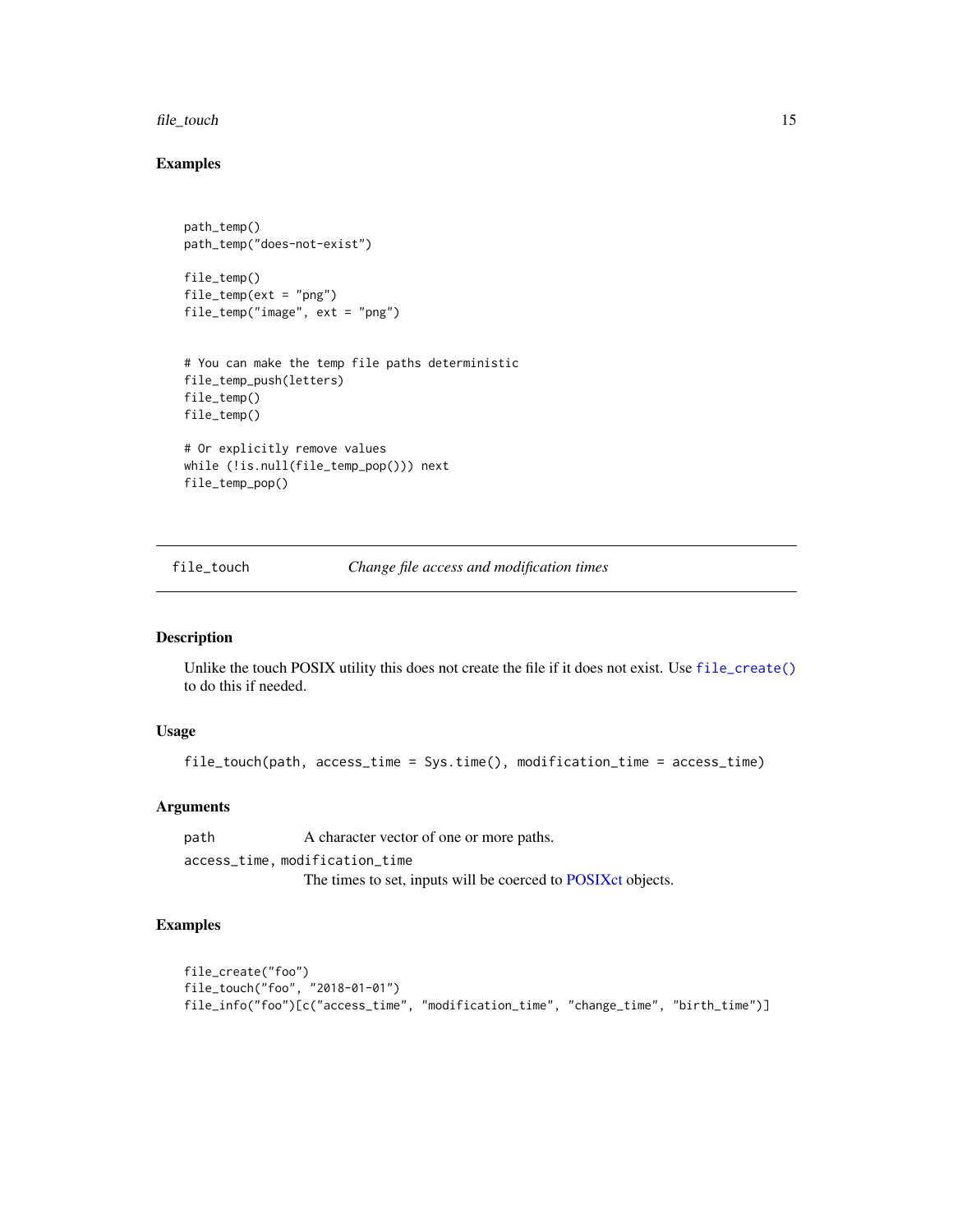<span id="page-15-2"></span><span id="page-15-0"></span>

Construct, manipulate and display vectors of file sizes. These are numeric vectors, so you can compare them numerically, but they can also be compared to human readable values such as '10MB'.

#### Usage

as\_fs\_bytes(x)

fs\_bytes(x)

#### Arguments

x A numeric or character vector. Character representations can use shorthand sizes (see examples).

#### Examples

```
fs_bytes("1")
fs_bytes("1K")
fs_bytes("1Kb")
fs_bytes("1Kib")
fs_bytes("1MB")
fs_bytes("1KB") < "1MB"
sum(fs_bytes(c("1MB", "5MB", "500KB")))
```
<span id="page-15-1"></span>fs\_path *File paths*

#### Description

Tidy file paths, character vectors which are coloured by file type on capable terminals.

Colouring can be customized by setting the LS\_COLORS environment variable, the format is the same as that read by GNU ls / dircolors.

Colouring of file paths can be disabled by setting LS\_COLORS to an empty string e.g. Sys. setenv(LS\_COLORS  $=$  "").

#### Usage

as\_fs\_path(x)

fs\_path(x)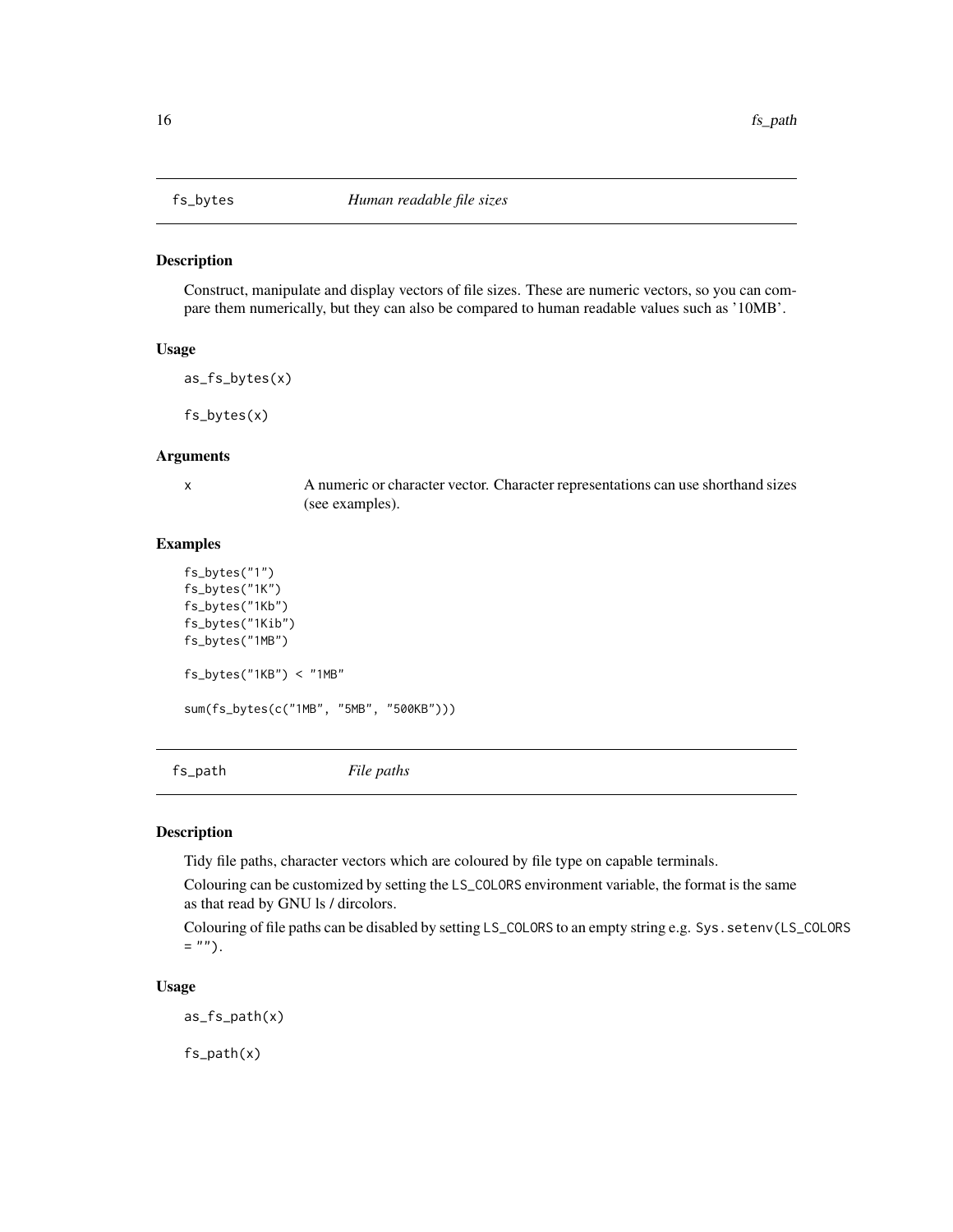#### <span id="page-16-0"></span>fs\_perms 17

#### Arguments

x vector to be coerced to a fs\_path object.

#### See Also

<https://geoff.greer.fm/lscolors>, [https://github.com/trapd00r/LS\\_COLORS](https://github.com/trapd00r/LS_COLORS), [https://gi](https://github.com/seebi/dircolors-solarized)thub. [com/seebi/dircolors-solarized](https://github.com/seebi/dircolors-solarized) for some example colour settings.

<span id="page-16-1"></span>fs\_perms *Create, modify and view file permissions*

#### Description

fs\_perms() objects help one create and modify file permissions easily. They support both numeric input, octal and symbolic character representations. Compared to [octmode](#page-0-0) they support symbolic representations and display the mode the same format as ls on POSIX systems.

#### Usage

 $as_fs_perms(x, \ldots)$ 

 $fs\_perms(x, ...)$ 

### Arguments

| $\mathsf{X}$ | An object which is to be coerced to a fs_perms object. Can be an number or |
|--------------|----------------------------------------------------------------------------|
|              | octal character representation, including symbolic representations.        |
| $\cdots$     | Additional arguments passed to methods.                                    |

#### Details

On POSIX systems the permissions are displayed as a 9 character string with three sets of three characters. Each set corresponds to the permissions for the user, the group and other (or default) users.

If the first character of each set is a "r", the file is readable for those users, if a "-", it is not readable.

If the second character of each set is a "w", the file is writable for those users, if a "-", it is not writable.

The third character is more complex, and is the first of the following characters which apply.

- 'S' If the character is part of the owner permissions and the file is not executable or the directory is not searchable by the owner, and the set-user-id bit is set.
- 'S' If the character is part of the group permissions and the file is not executable or the directory is not searchable by the group, and the set-group-id bit is set.
- 'T' If the character is part of the other permissions and the file is not executable or the directory is not searchable by others, and the 'sticky' (S\_ISVTX) bit is set.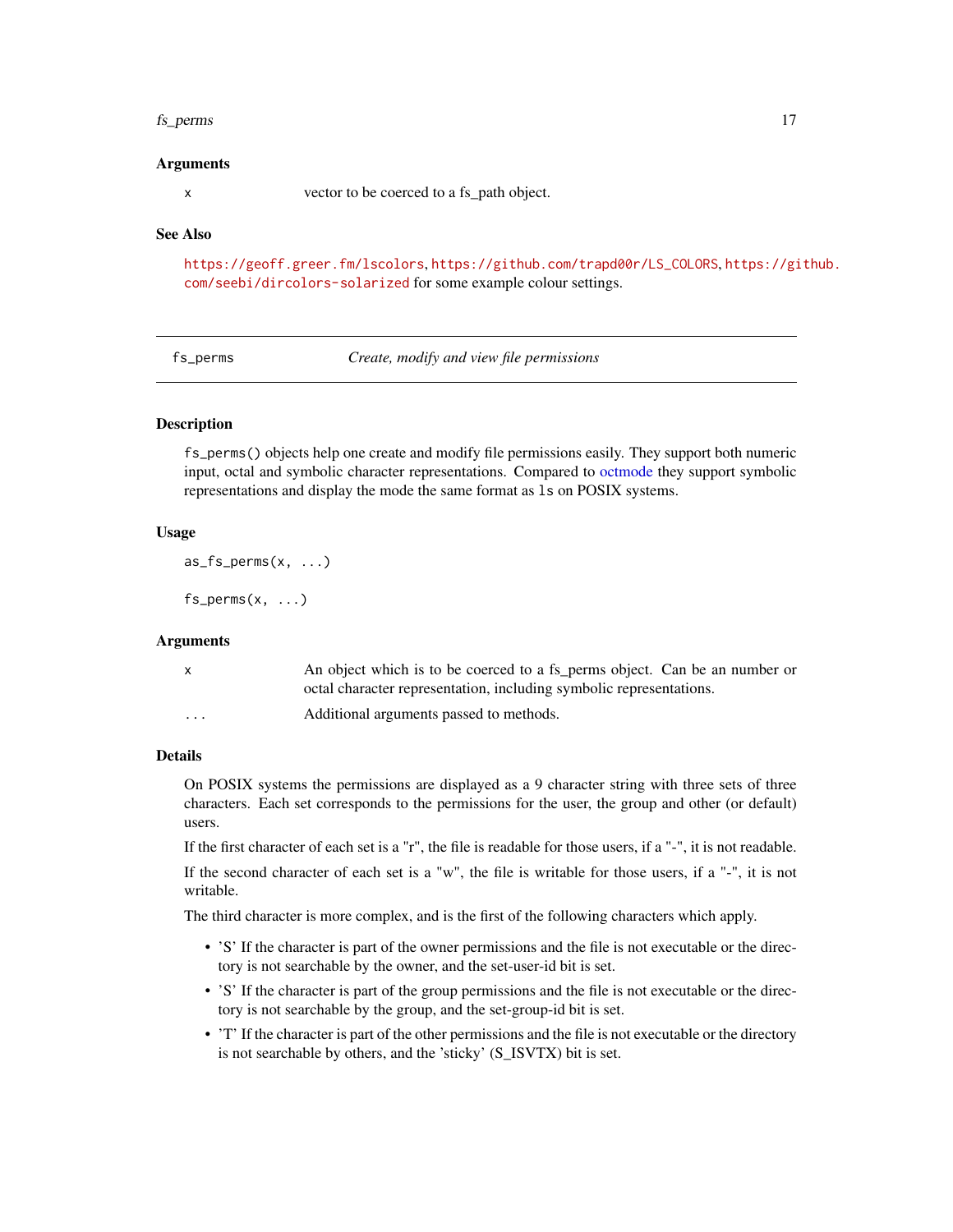- <span id="page-17-0"></span>• 's' If the character is part of the owner permissions and the file is executable or the directory searchable by the owner, and the set-user-id bit is set.
- 's' If the character is part of the group permissions and the file is executable or the directory searchable by the group, and the set-group-id bit is set.
- 't' If the character is part of the other permissions and the file is executable or the directory searchable by others, and the "sticky" (S\_ISVTX) bit is set.
- 'x' The file is executable or the directory is searchable.
- '-' If none of the above apply. Most commonly the third character is either 'x' or -.

On Windows the permissions are displayed as a 3 character string where the third character is only  $-$  or  $x$ .

#### Examples

```
# Integer and numeric
fs_perms(420L)
fs_perms(c(511, 420))
# Octal
fs_perms("777")
fs_perms(c("777", "644"))
# Symbolic
fs_perms("a+rwx")
fs_perms(c("a+rwx", "u+rw,go+r"))
# Use the `&` and `|`operators to check for certain permissions
(fs_perms("777") & "u+r") == "u+r"
```
#### id *Lookup Users and Groups on a system*

## **Description**

These functions use the GETPWENT(3) and GETGRENT(3) system calls to query users and groups respectively.

#### Usage

group\_ids()

user\_ids()

#### Value

They return their results in a data.frame. On windows both functions return an empty data.frame because windows does not have user or group ids.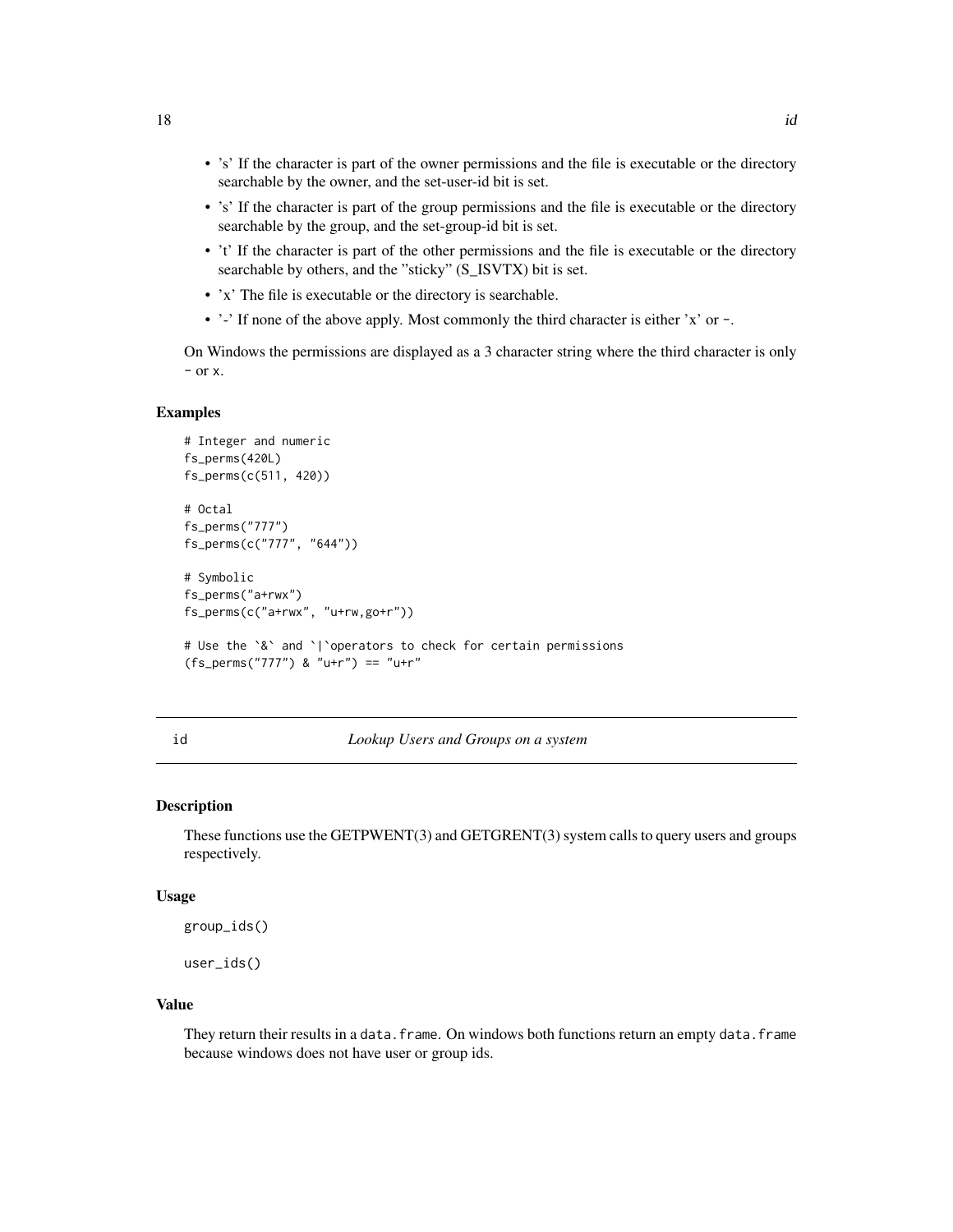## <span id="page-18-0"></span>is\_absolute\_path 19

## Examples

```
# list first 6 groups
head(group_ids())
# list first 6 users
```
head(user\_ids())

is\_absolute\_path *Test if a path is an absolute path*

#### Description

Test if a path is an absolute path

#### Usage

is\_absolute\_path(path)

## Arguments

path A character vector of one or more paths.

## Examples

```
is_absolute_path("/foo")
is_absolute_path("C:\\foo")
is_absolute_path("\\\\myserver\\foo\\bar")
```

```
is_absolute_path("foo/bar")
```
is\_file *Functions to test for file types*

## Description

Functions to test for file types

#### Usage

is\_file(path, follow = TRUE) is\_dir(path, follow = TRUE) is\_link(path) is\_file\_empty(path, follow = TRUE)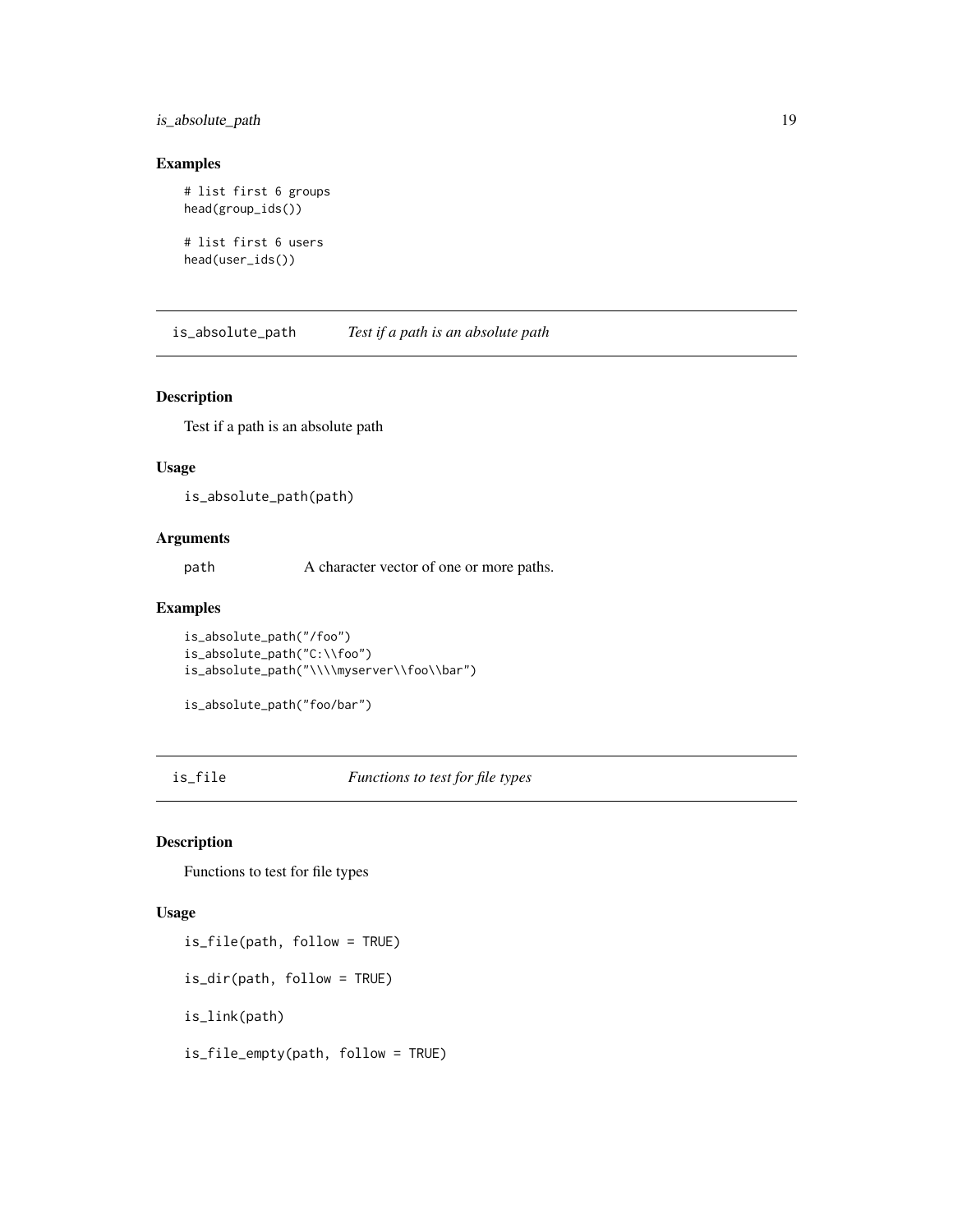## <span id="page-19-0"></span>Arguments

| path   | A character vector of one or more paths.                                            |
|--------|-------------------------------------------------------------------------------------|
| follow | If TRUE, symbolic links will be followed (recursively) and the results will be that |
|        | of the final file rather than the link.                                             |

## Value

A named logical vector, where the names give the paths. If the given object does not exist, NA is returned.

## See Also

[file\\_exists\(\)](#page-8-1), [dir\\_exists\(\)](#page-8-1) and [link\\_exists\(\)](#page-8-1) if you want to ensure that the path also exists.

#### Examples

```
dir_create("d")
```

```
file_create("d/file.txt")
dir_create("d/dir")
link_create(path(path_abs("d"), "file.txt"), "d/link")
```

```
paths <- dir_ls("d")
is_file(paths)
is_dir(paths)
is_link(paths)
```

```
# Cleanup
dir_delete("d")
```
link\_path *Read the value of a symbolic link*

## Description

Read the value of a symbolic link

## Usage

```
link_path(path)
```
#### Arguments

path A character vector of one or more paths.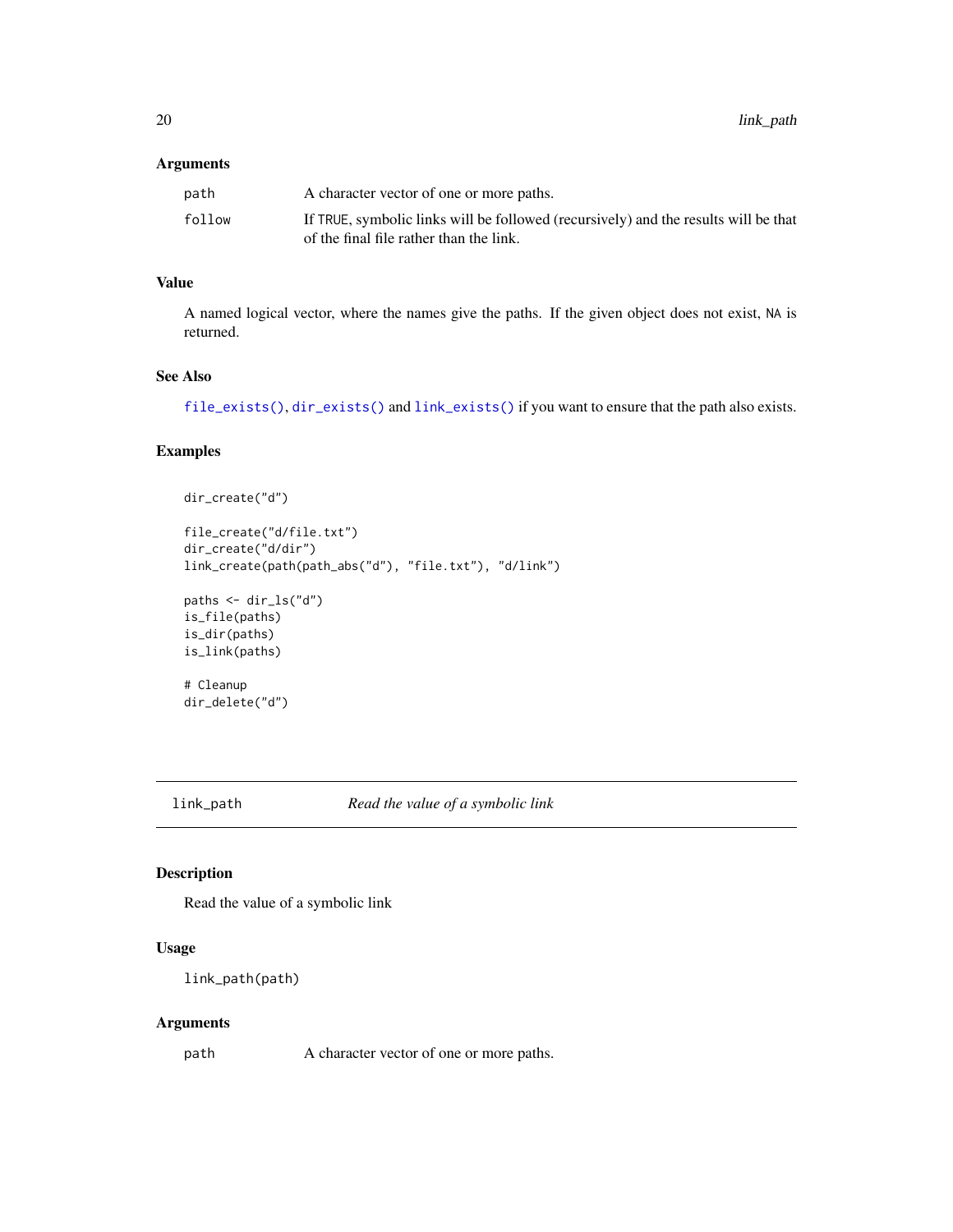#### <span id="page-20-0"></span> $p$ ath  $21$

## Value

A tidy path to the object the link points to.

#### Examples

```
file_create("foo")
link_create(path_abs("foo"), "bar")
link_path("bar")
# Cleanup
```
file\_delete(c("foo", "bar"))

## <span id="page-20-1"></span>path *Construct path to a file or directory*

#### Description

path() constructs a relative path, path\_wd() constructs an absolute path from the current working directory.

## Usage

 $path(\ldots, ext = "")$  $path_wd(..., ext = "")$ 

#### Arguments

| .   | character vectors, if any values are NA, the result will also be NA. The paths   |
|-----|----------------------------------------------------------------------------------|
|     | follow the recycling rules used in the tibble package, namely that only length 1 |
|     | arguments are recycled.                                                          |
| ext | An optional extension to append to the generated path.                           |

### See Also

[path\\_home\(\)](#page-21-1), [path\\_package\(\)](#page-26-1) for functions to construct paths relative to the home and package directories respectively.

## Examples

path("foo", "bar", "baz", ext = "zip") path("foo", letters[1:3], ext = "txt")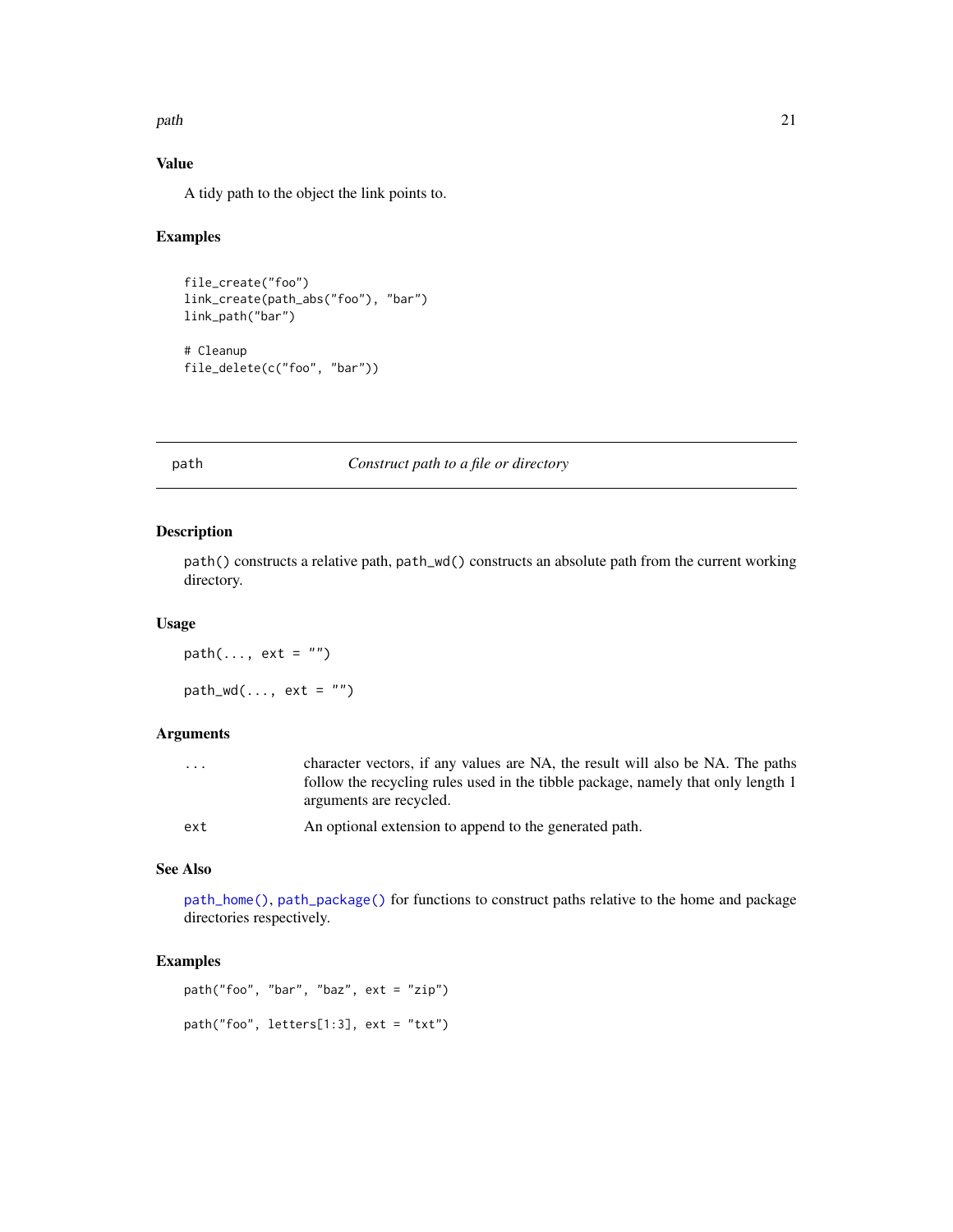<span id="page-21-2"></span><span id="page-21-1"></span><span id="page-21-0"></span>

- path\_expand() performs tilde expansion on a path, replacing instances of  $\sim$  or  $\sim$ user with the user's home directory.
- path\_home() constructs a path within the expanded users home directory, calling it with *no* arguments can be useful to verify what fs considers the home directory.
- path\_expand\_r() and path\_home\_r() are equivalents which always use R's definition of the home directory.

#### Usage

path\_expand(path) path\_expand\_r(path) path\_home(...)

path\_home\_r(...)

#### Arguments

| path              | A character vector of one or more paths.                   |
|-------------------|------------------------------------------------------------|
| $\cdot\cdot\cdot$ | Additional paths appended to the home directory by path(). |

#### Details

path\_expand() differs from [base::path.expand\(\)](#page-0-0) in the interpretation of the home directory of Windows. In particular path\_expand() uses the path set in the USERPROFILE environment variable and, if unset, then uses HOMEDRIVE/HOMEPATH.

In contrast [base::path.expand\(\)](#page-0-0) first checks for R\_USER then HOME, which in the default configuration of R on Windows are both set to the user's document directory, e.g. C:\\Users\\username\\Documents. [base::path.expand\(\)](#page-0-0) also does not support ~otheruser syntax on Windows, whereas path\_expand() does support this syntax on all systems.

This definition makes fs more consistent with the definition of home directory used on Windows in other languages, such as [python](https://docs.python.org/3/library/os.path.html#os.path.expanduser) and [rust.](https://doc.rust-lang.org/std/env/fn.home_dir.html#windows) This is also more compatible with external tools such as git and ssh, both of which put user-level files in USERPROFILE by default. It also allows you to write portable paths, such as ~/Desktop that points to the Desktop location on Windows, macOS and (most) Linux systems.

Users can set the R\_FS\_HOME environment variable to override the definitions on any platform.

### See Also

[R for Windows FAQ - 2.14](https://cran.r-project.org/bin/windows/base/rw-FAQ.html#What-are-HOME-and-working-directories_003f) for behavior of [base::path.expand\(\)](#page-0-0).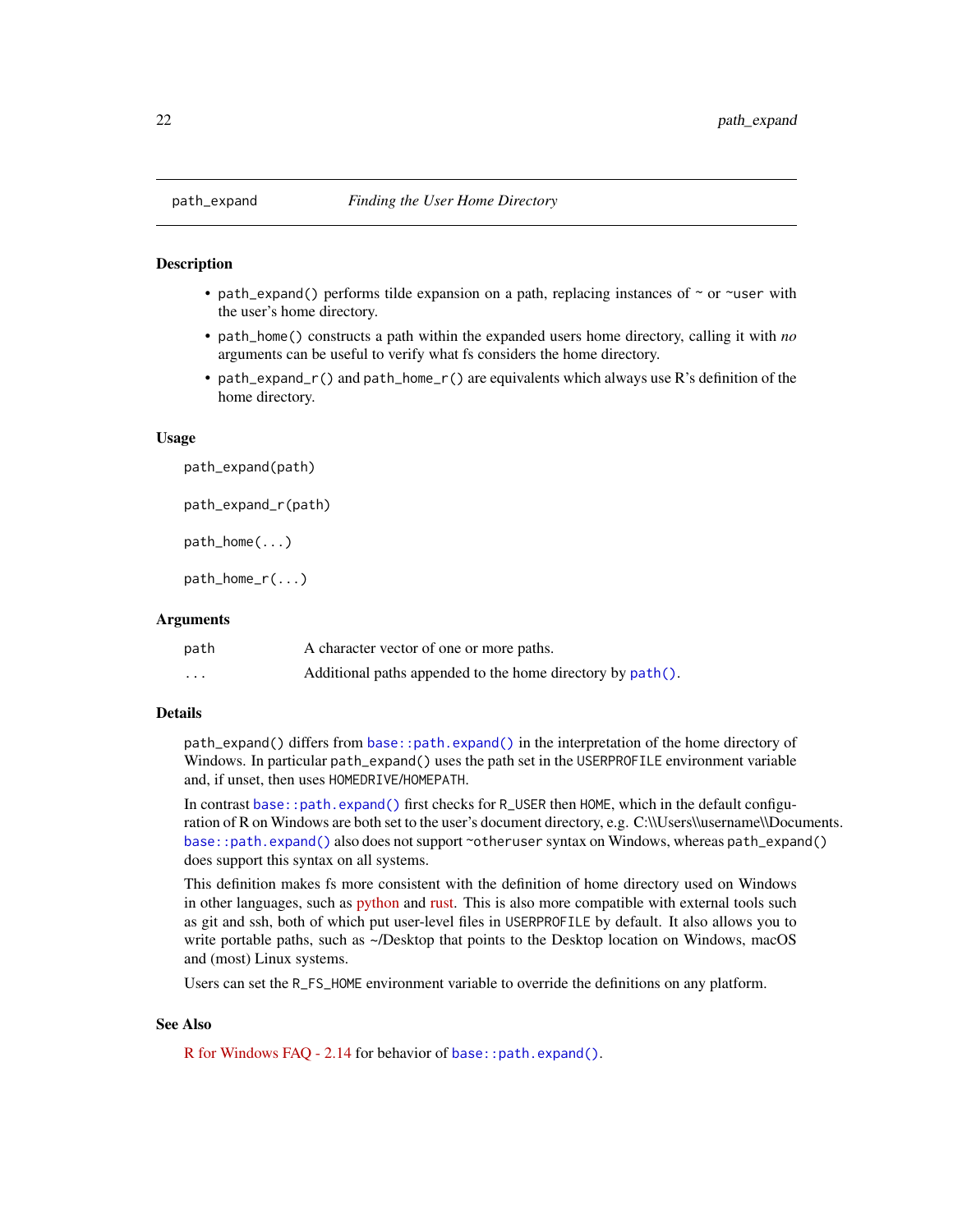#### <span id="page-22-0"></span>path\_file 23

#### Examples

```
# Expand a path
path_expand("~/bin")
# You can use `path_home()` without arguments to see what is being used as
# the home diretory.
path_home()
path_home("R")
# This will likely differ from the above on Windows
path_home_r()
```
path\_file *Manipulate file paths*

## Description

path\_file() returns the filename portion of the path, path\_dir() returns the directory portion. path\_ext() returns the last extension (if any) for a path. path\_ext\_remove() removes the last extension and returns the rest of the path. path\_ext\_set() replaces the extension with a new extension. If there is no existing extension the new extension is appended.

## Usage

path\_file(path) path\_dir(path) path\_ext(path) path\_ext\_remove(path) path\_ext\_set(path, ext) path\_ext(path) <- value

## Arguments

| path      | A character vector of one or more paths. |
|-----------|------------------------------------------|
| ext.value | The new file extension.                  |

## Details

Note because these are not full file paths they return regular character vectors, not fs\_path() objects.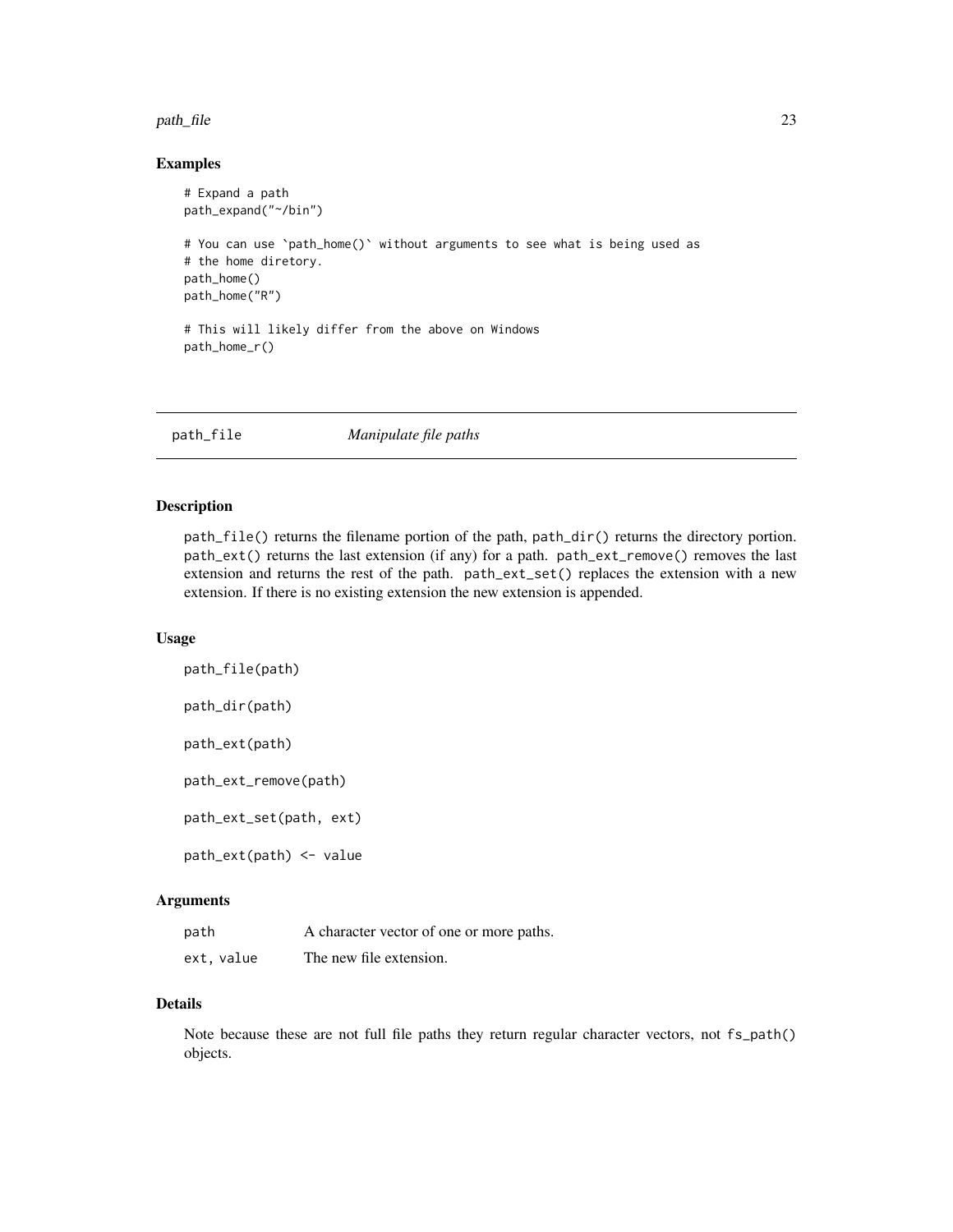### See Also

[base::basename\(\)](#page-0-0), [base::dirname\(\)](#page-0-0)

## Examples

path\_file("dir/file.zip") path\_dir("dir/file.zip") path\_ext("dir/file.zip") path\_ext("file.tar.gz") path\_ext\_remove("file.tar.gz") # Only one level of extension is removed

path\_ext\_set(path\_ext\_remove("file.tar.gz"), "zip")

path\_filter *Filter paths*

## Description

Filter paths

#### Usage

```
path_filter(path, glob = NULL, regexp = NULL, invert = FALSE, ...)
```
## Arguments

| path      | A character vector of one or more paths.                                          |
|-----------|-----------------------------------------------------------------------------------|
| glob      | A wildcard aka globbing pattern (e.g. *.csv) passed on to grep() to filter paths. |
| regexp    | A regular expression (e.g. [.]csv\$) passed on to grep() to filter paths.         |
| invert    | If TRUE return files which do <i>not</i> match                                    |
| $\ddotsc$ | Additional arguments passed to grep.                                              |

```
path_filter(c("foo", "boo", "bar"), glob = "*oo")
path_filter(c("foo", "boo", "bar"), glob = "*oo", invert = TRUE)
path_filter(c("foo", "boo", "bar"), regexp = "b.r")
```
<span id="page-23-0"></span>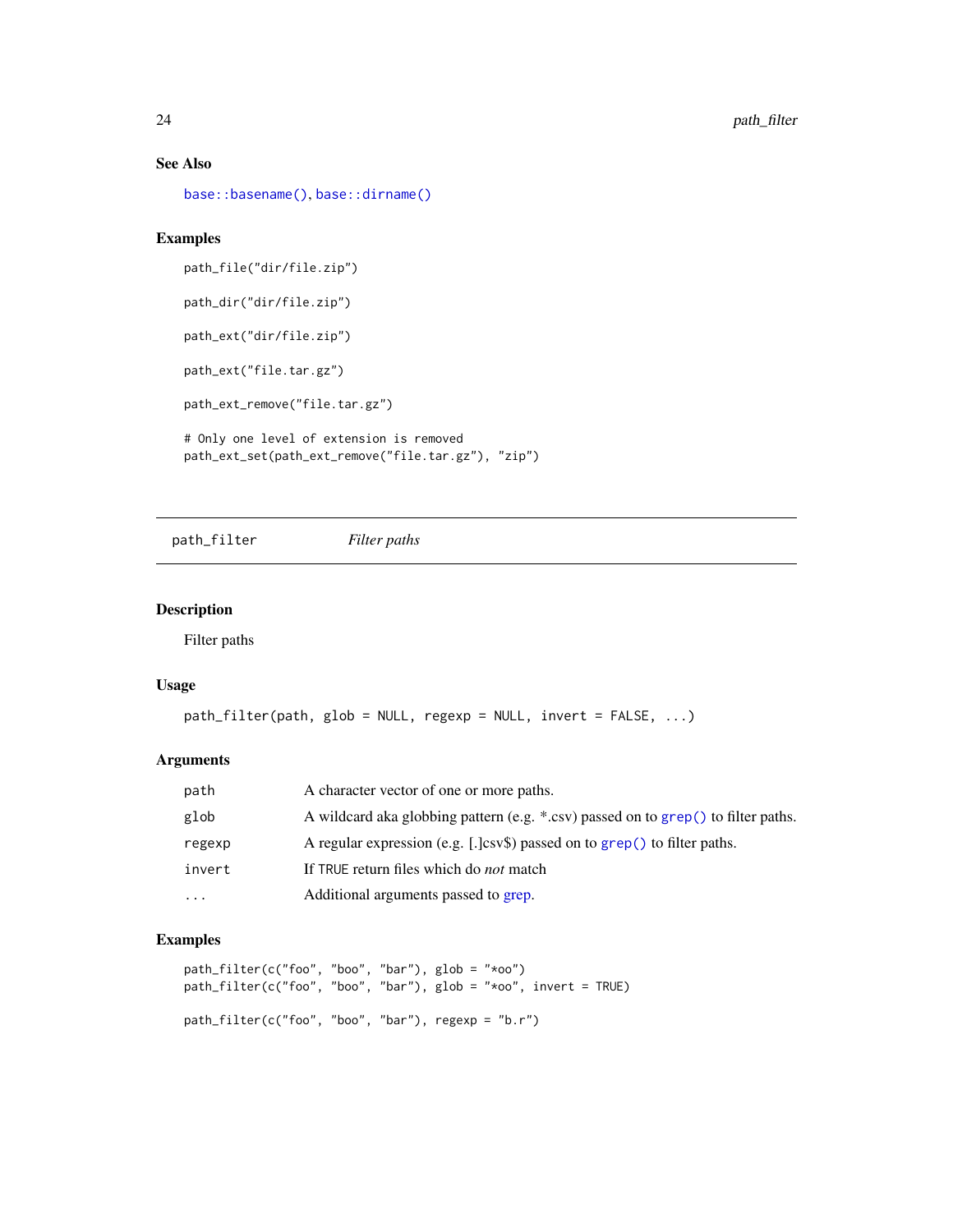<span id="page-24-1"></span><span id="page-24-0"></span>

All functions apart from path\_real() are purely path computations, so the files in question do not need to exist on the filesystem.

#### Usage

path\_real(path) path\_split(path) path\_join(parts) path\_abs(path, start = ".") path\_norm(path)  $path_{rel}(path, start = ".'')$ path\_common(path) path\_has\_parent(path, parent)

#### Arguments

| path   | A character vector of one or more paths.                                         |
|--------|----------------------------------------------------------------------------------|
| parts  | A character vector or a list of character vectors, corresponding to split paths. |
| start  | A starting directory to compute the path relative to.                            |
| parent | The parent path.                                                                 |

## Value

The new path(s) in an fs\_path object, which is a character vector that also has class fs\_path. Except path\_split(), which returns a list of character vectors of path components.

## Functions

- path\_real: returns the canonical path, eliminating any symbolic links and the special references ~, ~user, ., and .., , i.e. it calls path\_expand() (literally) and path\_norm() (effectively).
- path\_split: splits paths into parts.
- path\_join: joins parts together. The inverse of [path\\_split\(\)](#page-24-1). See [path\(\)](#page-20-1) to concatenate vectorized strings into a path.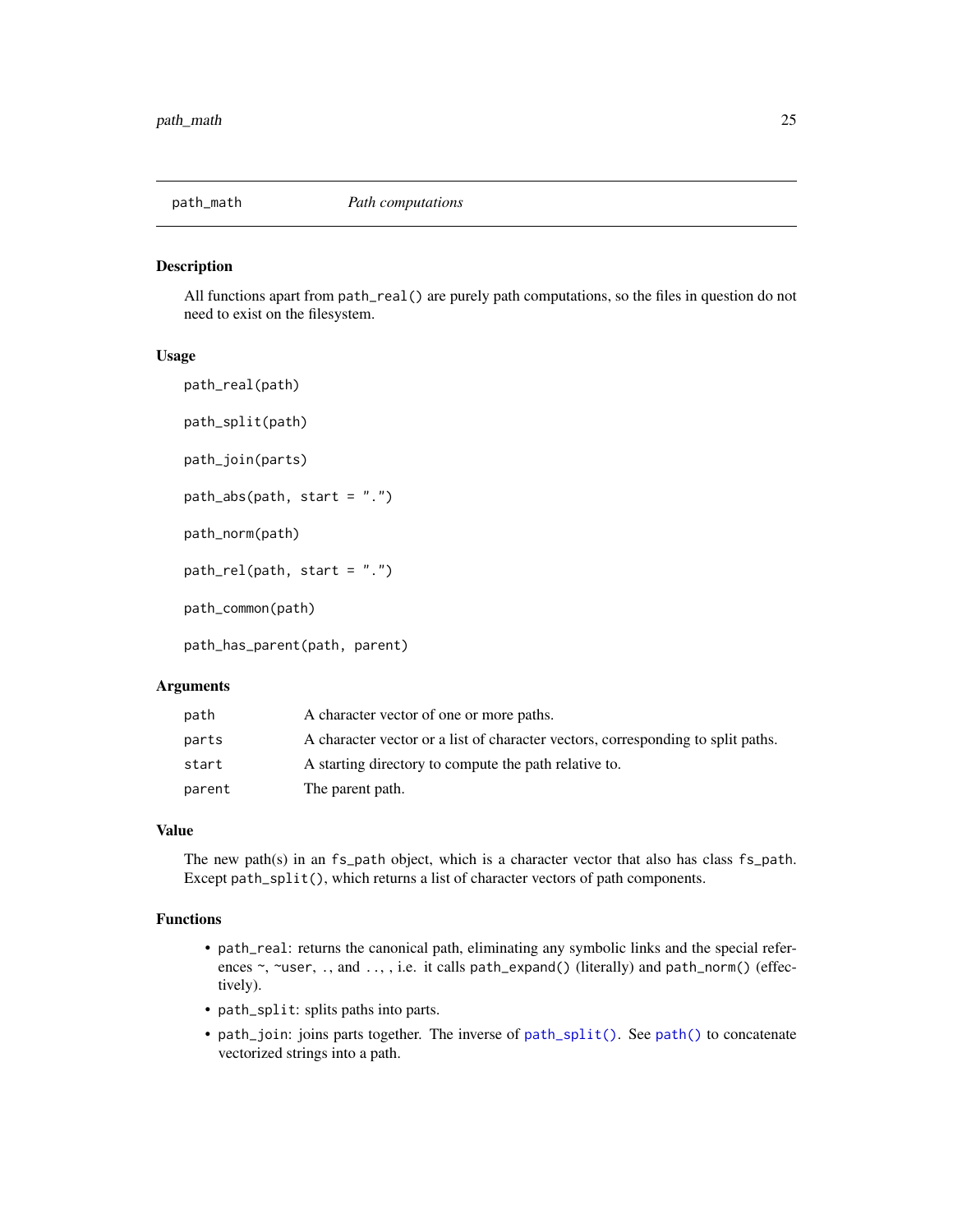- <span id="page-25-0"></span>• path\_abs: returns a normalized, absolute version of a path.
- path\_norm: eliminates . references and rationalizes up-level .. references, so A/./B and A/foo/../B both become A/B, but ../B is not changed. If one of the paths is a symbolic link, this may change the meaning of the path, so consider using path\_real() instead.
- path\_rel: computes the path relative to the start path, which can be either an absolute or relative path.
- path\_common: finds the common parts of two (or more) paths.
- path\_has\_parent: determine if a path has a given parent.

## See Also

[path\\_expand\(\)](#page-21-2) for expansion of user's home directory.

```
dir_create("a")
file_create("a/b")
link_create(path_abs("a"), "c")
# Realize the path
path_real("c/b")
# Split a path
parts <- path_split("a/b")
parts
# Join it together
path_join(parts)
# Find the absolute path
path_abs("..")
# Normalize a path
path_norm("a/../b\\c/.")
# Compute a relative path
path_rel("/foo/abc", "/foo/bar/baz")
# Find the common path between multiple paths
path_common(c("/foo/bar/baz", "/foo/bar/abc", "/foo/xyz/123"))
# Cleanup
dir_delete("a")
link_delete("c")
```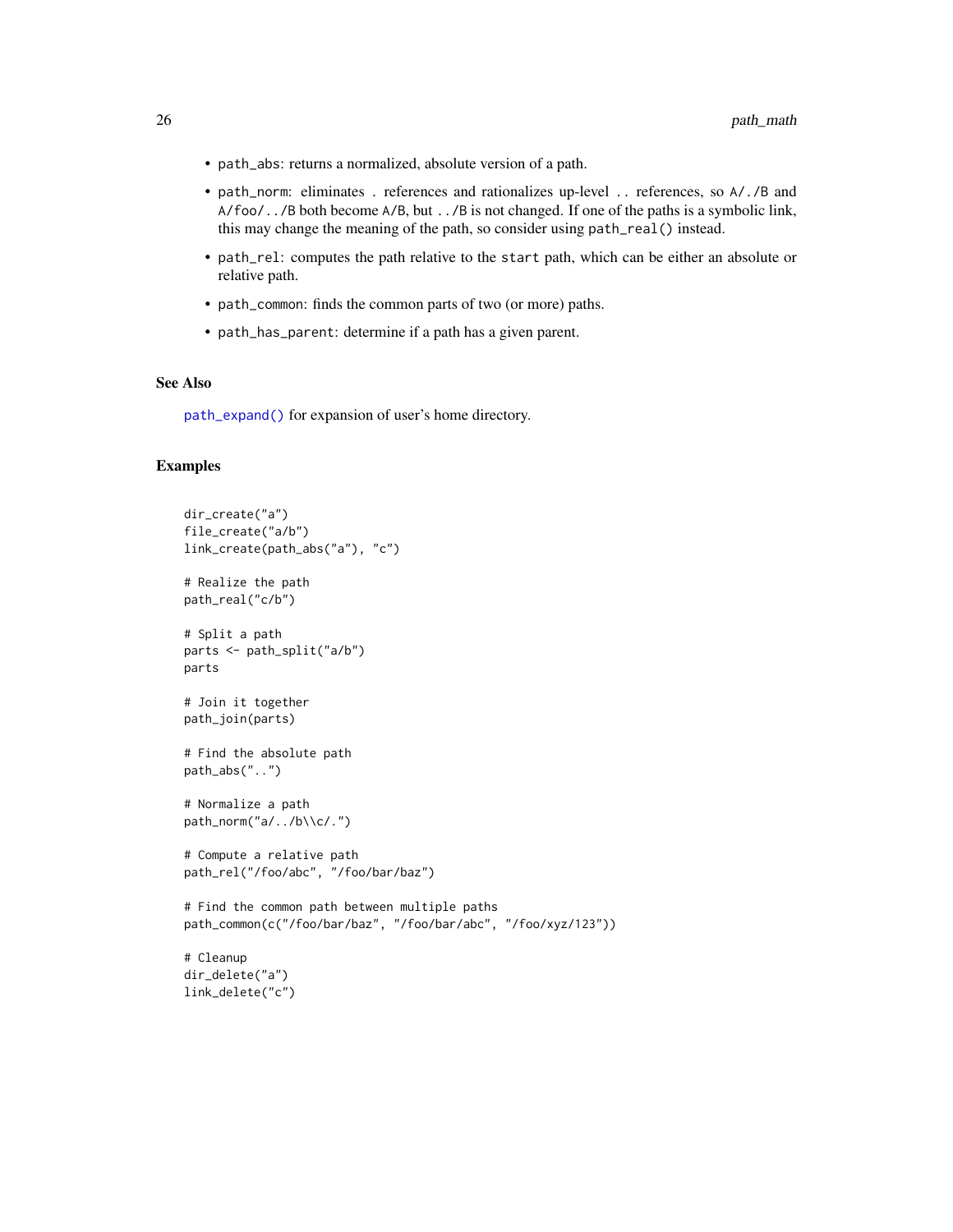<span id="page-26-1"></span><span id="page-26-0"></span>

path\_package differs from [system.file\(\)](#page-0-0) in that it always returns an error if the package does not exist. It also returns a different error if the file within the package does not exist.

#### Usage

path\_package(package, ...)

## Arguments

| package | Name of the package to in which to search                |
|---------|----------------------------------------------------------|
| .       | Additional paths appended to the package path by path(). |

#### Details

path\_package() also automatically works with packages loaded with devtools even if the path\_package() call comes from a different package.

## Examples

```
path_package("base")
path_package("stats")
path_package("base", "INDEX")
path_package("splines", "help", "AnIndex")
```
path\_sanitize *Sanitize a filename by removing directory paths and invalid characters*

## Description

path\_sanitize() removes the following:

- [Control characters](https://en.wikipedia.org/wiki/C0_and_C1_control_codes)
- [Reserved characters](https://kb.acronis.com/content/39790)
- Unix reserved filenames (. and ..)
- Trailing periods and spaces (invalid on Windows)
- Windows reserved filenames (CON, PRN, AUX, NUL, COM1, COM2, COM3, COM4, COM5, COM6, COM7, COM8, COM9, LPT1, LPT2, LPT3, LPT4, LPT5, LPT6, LPT7, LPT8, and LPT9) The resulting string is then truncated to [255 bytes in length](https://en.wikipedia.org/wiki/Comparison_of_file_systems#Limits)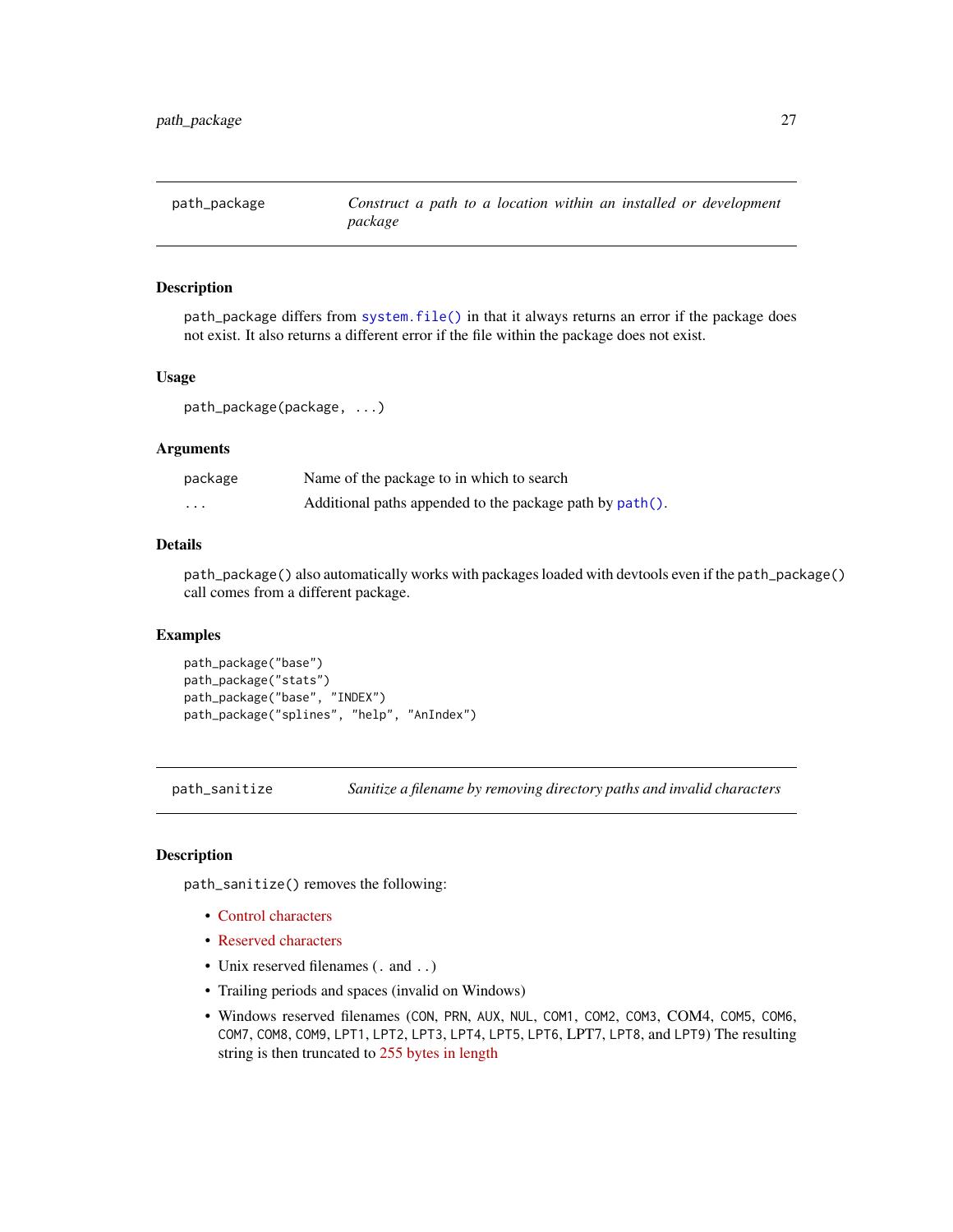#### Usage

```
path_sanitize(filename, replacement = "")
```
#### Arguments

| filename    | A character vector to be sanitized.                    |
|-------------|--------------------------------------------------------|
| replacement | A character vector used to replace invalid characters. |

#### See Also

<https://www.npmjs.com/package/sanitize-filename>, upon which this function is based.

## Examples

```
# potentially unsafe string
str <- "~/.\u0001ssh/authorized_keys"
path_sanitize(str)
```

```
path_sanitize("..")
```
path\_tidy *Tidy paths*

## Description

untidy paths are all different, tidy paths are all the same. Tidy paths always use / to delimit directories, never have multiple / or trailing / and have colourised output based on the file type.

#### Usage

```
path_tidy(path)
```
#### Arguments

path A character vector of one or more paths.

## Value

An fs\_path object, which is a character vector that also has class fs\_path

<span id="page-27-0"></span>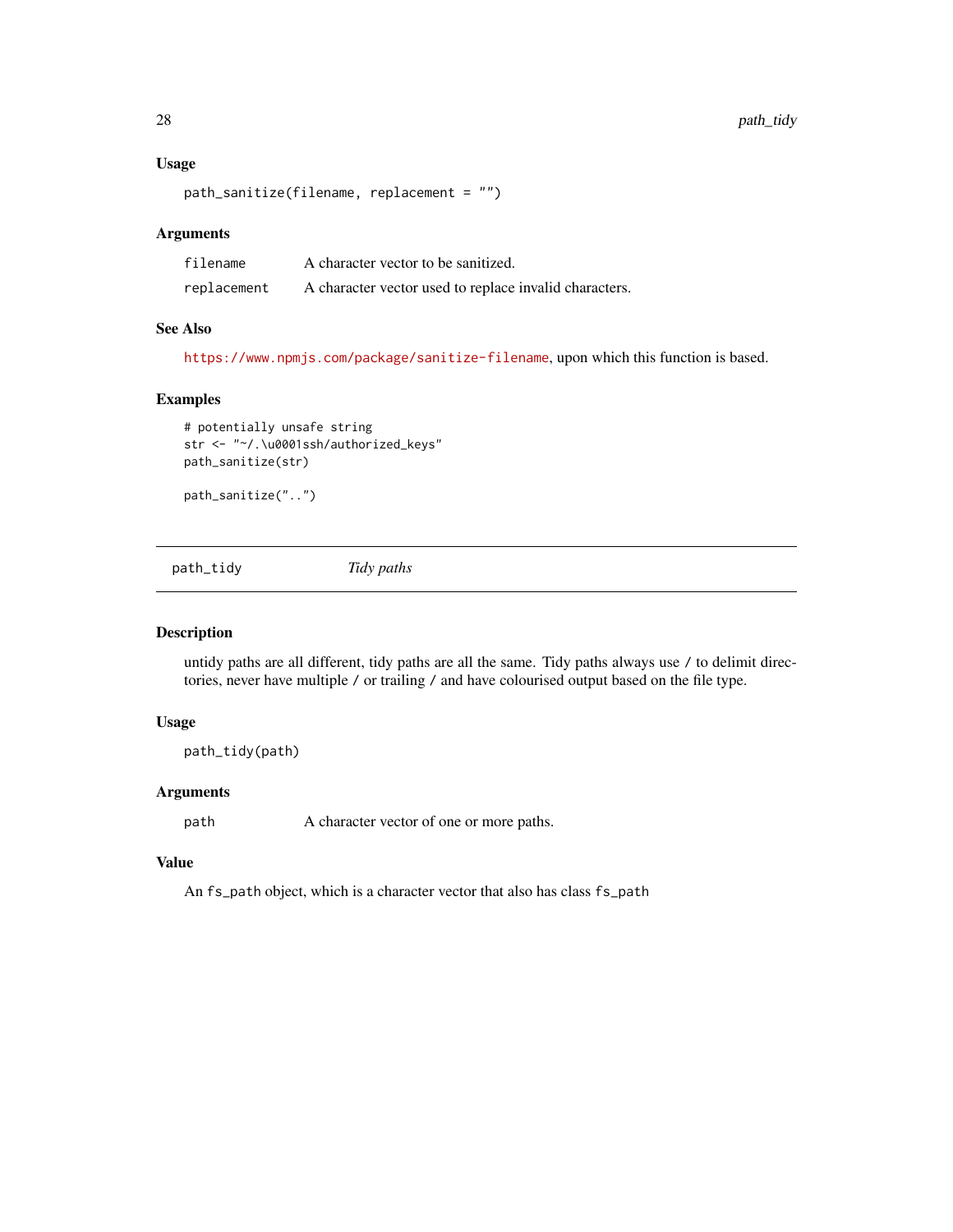# <span id="page-28-0"></span>Index

as\_fs\_bytes *(*fs\_bytes*)*, [16](#page-15-0) as\_fs\_path *(*fs\_path*)*, [16](#page-15-0) as\_fs\_perms *(*fs\_perms*)*, [17](#page-16-0) base::basename(), *[24](#page-23-0)* base::dirname(), *[24](#page-23-0)* base::path.expand(), *[22](#page-21-0)* copy, [2](#page-1-0) create, [4](#page-3-0) delete, [5](#page-4-0) dir.create(), *[4](#page-3-0)* dir\_copy *(*copy*)*, [2](#page-1-0) dir\_create *(*create*)*, [4](#page-3-0) dir\_delete *(*delete*)*, [5](#page-4-0) dir\_exists *(*file\_access*)*, [9](#page-8-0) dir\_exists(), *[20](#page-19-0)* dir\_info *(*dir\_ls*)*, [6](#page-5-0) dir\_info(), *[12](#page-11-0)* dir\_ls, [6,](#page-5-0) *[8](#page-7-0)* dir\_map *(*dir\_ls*)*, [6](#page-5-0) dir\_tree, [8](#page-7-0) dir\_walk *(*dir\_ls*)*, [6](#page-5-0) file.create(), *[4](#page-3-0)* file.remove, *[5](#page-4-0)* file.rename, *[13](#page-12-0)* file\_access, [9](#page-8-0) file\_chmod, [10](#page-9-0) file\_chown, [11](#page-10-0) file\_copy *(*copy*)*, [2](#page-1-0) file\_create *(*create*)*, [4](#page-3-0) file\_create(), *[15](#page-14-0)* file\_delete *(*delete*)*, [5](#page-4-0) file\_exists *(*file\_access*)*, [9](#page-8-0) file\_exists(), *[20](#page-19-0)* file\_info, [11](#page-10-0) file\_move, [13](#page-12-0) file\_show, [13](#page-12-0)

file\_size *(*file\_info*)*, [11](#page-10-0) file\_temp, [14](#page-13-0) file\_temp\_pop *(*file\_temp*)*, [14](#page-13-0) file\_temp\_push *(*file\_temp*)*, [14](#page-13-0) file\_touch, [15](#page-14-0) fs\_bytes, [16](#page-15-0) fs\_bytes(), *[12](#page-11-0)* fs\_path, [16](#page-15-0) fs\_path(), *[12](#page-11-0)* fs\_perms, [17](#page-16-0) fs\_perms(), *[12](#page-11-0)* grep, *[7](#page-6-0)*, *[24](#page-23-0)* grep(), *[7](#page-6-0)*, *[24](#page-23-0)* group\_ids *(*id*)*, [18](#page-17-0) id, [18](#page-17-0) is\_absolute\_path, [19](#page-18-0) is\_dir *(*is\_file*)*, [19](#page-18-0) is\_file, [19](#page-18-0) is\_file\_empty *(*is\_file*)*, [19](#page-18-0) is\_link *(*is\_file*)*, [19](#page-18-0) link\_copy *(*copy*)*, [2](#page-1-0) link\_create *(*create*)*, [4](#page-3-0) link\_delete *(*delete*)*, [5](#page-4-0) link\_exists *(*file\_access*)*, [9](#page-8-0) link\_exists(), *[20](#page-19-0)* link\_path, [20](#page-19-0) octmode, *[17](#page-16-0)* path, [21](#page-20-0) path(), *[4](#page-3-0)*, *[22](#page-21-0)*, *[25](#page-24-0)*, *[27](#page-26-0)* path\_abs *(*path\_math*)*, [25](#page-24-0) path\_common *(*path\_math*)*, [25](#page-24-0) path\_dir *(*path\_file*)*, [23](#page-22-0) path\_expand, [22](#page-21-0) path\_expand(), *[26](#page-25-0)* path\_expand\_r *(*path\_expand*)*, [22](#page-21-0) path\_ext *(*path\_file*)*, [23](#page-22-0)